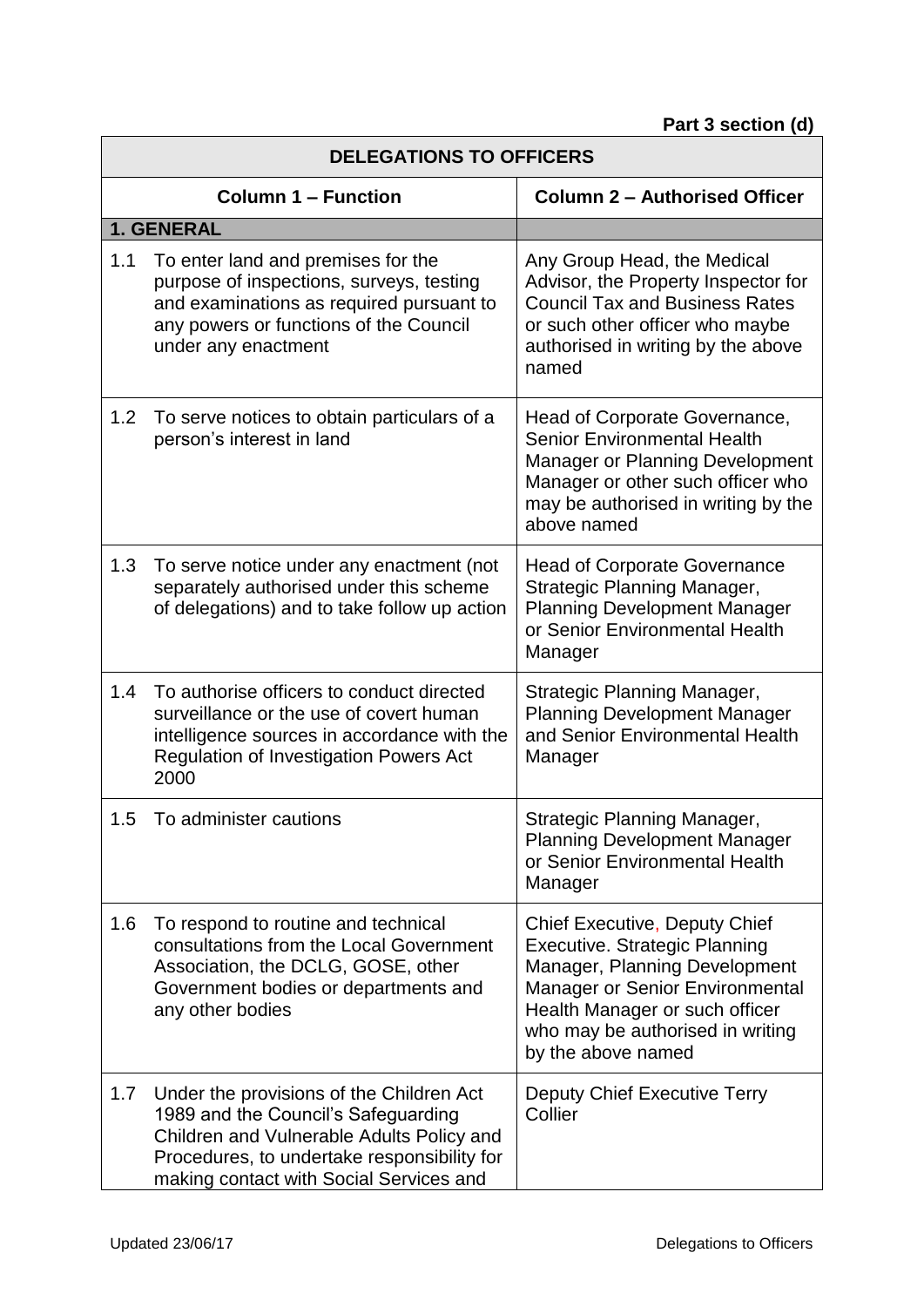| for making decisions and referrals,<br>including making Disclosure and Barring<br>Service (DBS) checks on officers or other<br>persons seeking employment with<br>children, young people or vulnerable<br>adults |  |
|------------------------------------------------------------------------------------------------------------------------------------------------------------------------------------------------------------------|--|
|                                                                                                                                                                                                                  |  |

| 1.8<br>a)<br>b)                         | To invite members:<br>of the Licensing Committee to<br>participate in meetings of Licensing<br>Sub-Committees convened to<br>determine various applications within<br>the responsibility of the Licensing<br>Committee; and<br>of the Members' Code of Conduct<br>Committee to participate in meetings of<br><b>Assessment Panels.</b>                  | <b>Head of Corporate Governance</b>  |
|-----------------------------------------|---------------------------------------------------------------------------------------------------------------------------------------------------------------------------------------------------------------------------------------------------------------------------------------------------------------------------------------------------------|--------------------------------------|
| 1.9                                     | To amend the membership of a political<br>group's seats on any particular committee,<br>at the request of the Group Leader.                                                                                                                                                                                                                             | <b>Chief Executive</b>               |
| <b>LEGAL AND LEGAL PROCEEDINGS</b><br>2 |                                                                                                                                                                                                                                                                                                                                                         |                                      |
|                                         | <b>Column 1 - Function</b>                                                                                                                                                                                                                                                                                                                              | <b>Column 2 - Authorised Officer</b> |
| 2.1                                     | To instigate, conduct and settle<br>proceedings or disputes (administrative,<br>criminal or civil) on the Council's behalf in<br>any Court, Tribunal or other body and/or in<br>relation to any matters associated thereto,<br>but in respect of settlements this is limited<br>to £50,000 and anything above this level<br>be referred to the Cabinet. | <b>Head of Corporate Governance</b>  |
| 2.2                                     | To instigate and conduct legal proceedings<br>for any offence or any matter arising<br>under:<br>legislation which gives the Council a<br>a.<br>right or duty to prosecute<br>any order notice or licence issued in<br>b.<br>pursuance to any legislation under                                                                                         | <b>Head of Corporate Governance</b>  |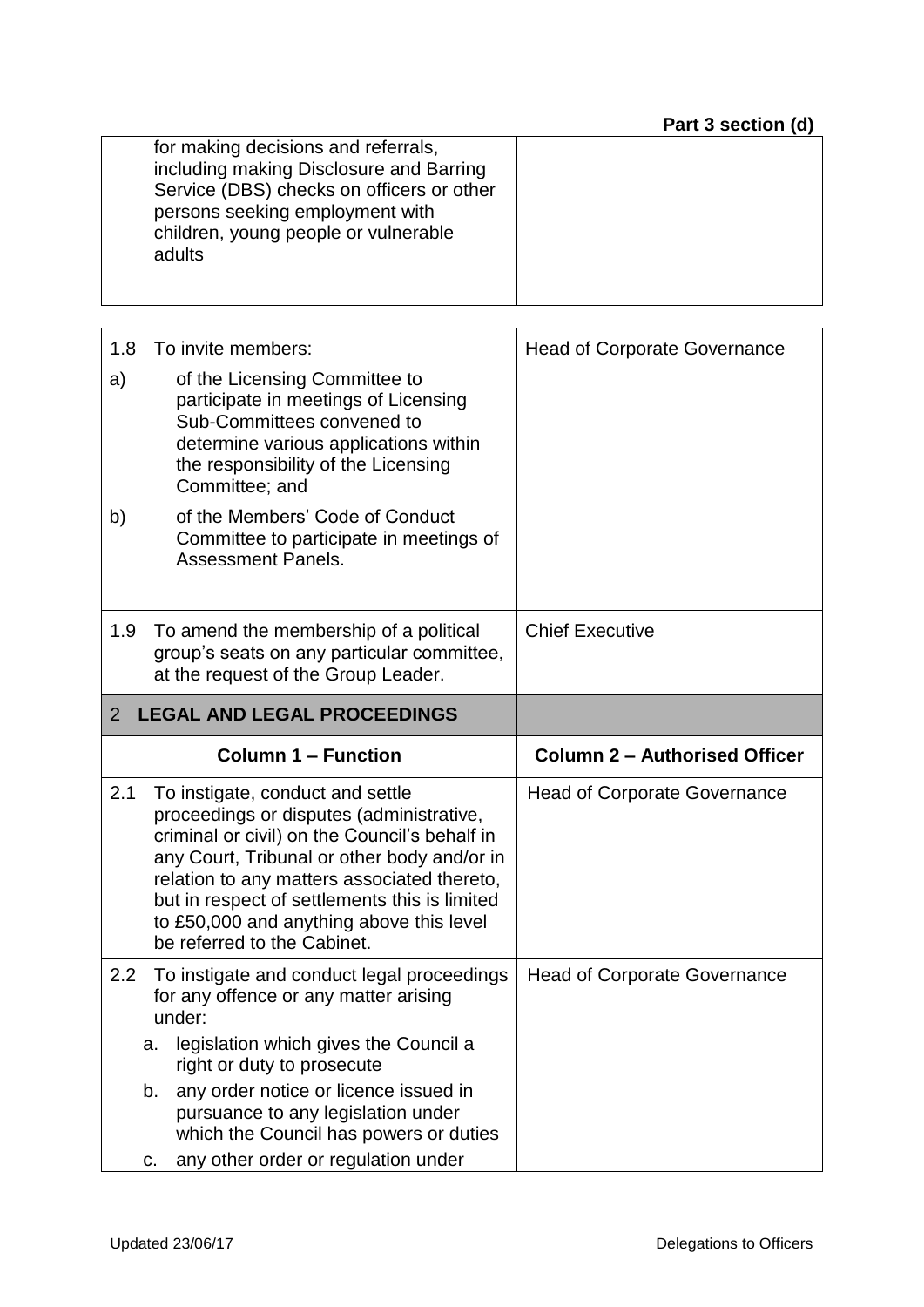|     | which the Council has powers or duties                                                                                                                                                                                                                                                                                                  |                                                                                                                                                                                                                                                                                                                                                           |
|-----|-----------------------------------------------------------------------------------------------------------------------------------------------------------------------------------------------------------------------------------------------------------------------------------------------------------------------------------------|-----------------------------------------------------------------------------------------------------------------------------------------------------------------------------------------------------------------------------------------------------------------------------------------------------------------------------------------------------------|
| 2.3 | To accept service of proceedings on<br>behalf of the Council                                                                                                                                                                                                                                                                            | <b>Head of Corporate Governance</b><br>(or Chief Finance Officer in<br>respect of insurance claims)                                                                                                                                                                                                                                                       |
| 2.4 | To instruct Counsel, Solicitors or relevant<br>agents to represent or advise the Council                                                                                                                                                                                                                                                | <b>Head of Corporate Governance</b><br>(or any Chartered Town Planner in<br>respect of planning matters)                                                                                                                                                                                                                                                  |
| 2.5 | To take necessary action, including legal<br>proceedings, for the recovery of<br>possession of the Council's land and<br>premises or for protecting the interests of<br>the Council in any land or common land                                                                                                                          | <b>Head of Corporate Governance</b>                                                                                                                                                                                                                                                                                                                       |
| 2.6 | Authority to make a formal complaint at the<br>Magistrates Court and to appear in the<br>Magistrates and County Courts on behalf<br>of the Council for the recovery of Council<br>Tax, non domestic rates, other revenues<br>and penalties, including formal proof of<br>debt in bankruptcy cases, liquidations and<br>debt proceedings | <b>Revenues and Customer Services</b><br>Manager, Senior Recovery<br>Officer, Recovery Officer or<br><b>Technical and System Support</b><br>Officer                                                                                                                                                                                                       |
| 2.7 | To represent the Council at the Local<br><b>Valuation Tribunal</b>                                                                                                                                                                                                                                                                      | <b>Revenues and Customer Services</b><br>Manager or Technical and System<br><b>Support Officer</b>                                                                                                                                                                                                                                                        |
| 2.8 | To appear on behalf of the Council in all<br>proceedings before any Court or Tribunal                                                                                                                                                                                                                                                   | All employees of the Council who<br>are qualified Barristers, Solicitors<br>or Legal Executives and any other<br>member of staff authorised in<br>writing by the Head of Corporate<br>Governance                                                                                                                                                          |
| 2.9 | To appear on behalf of the Council in<br>proceedings in the Magistrates Court in<br>respect of offences in the Council's car<br>parks                                                                                                                                                                                                   | All employees of the Council who<br>are qualified Barristers, Solicitors<br>or Legal Executives and any other<br>member of staff authorised in<br>writing by the Head of Corporate<br>Governance, the Group Head<br>Neighbourhood Services and any<br>member of the Car Parks staff<br>authorised in writing by the Group<br>Head Neighbourhood Services. |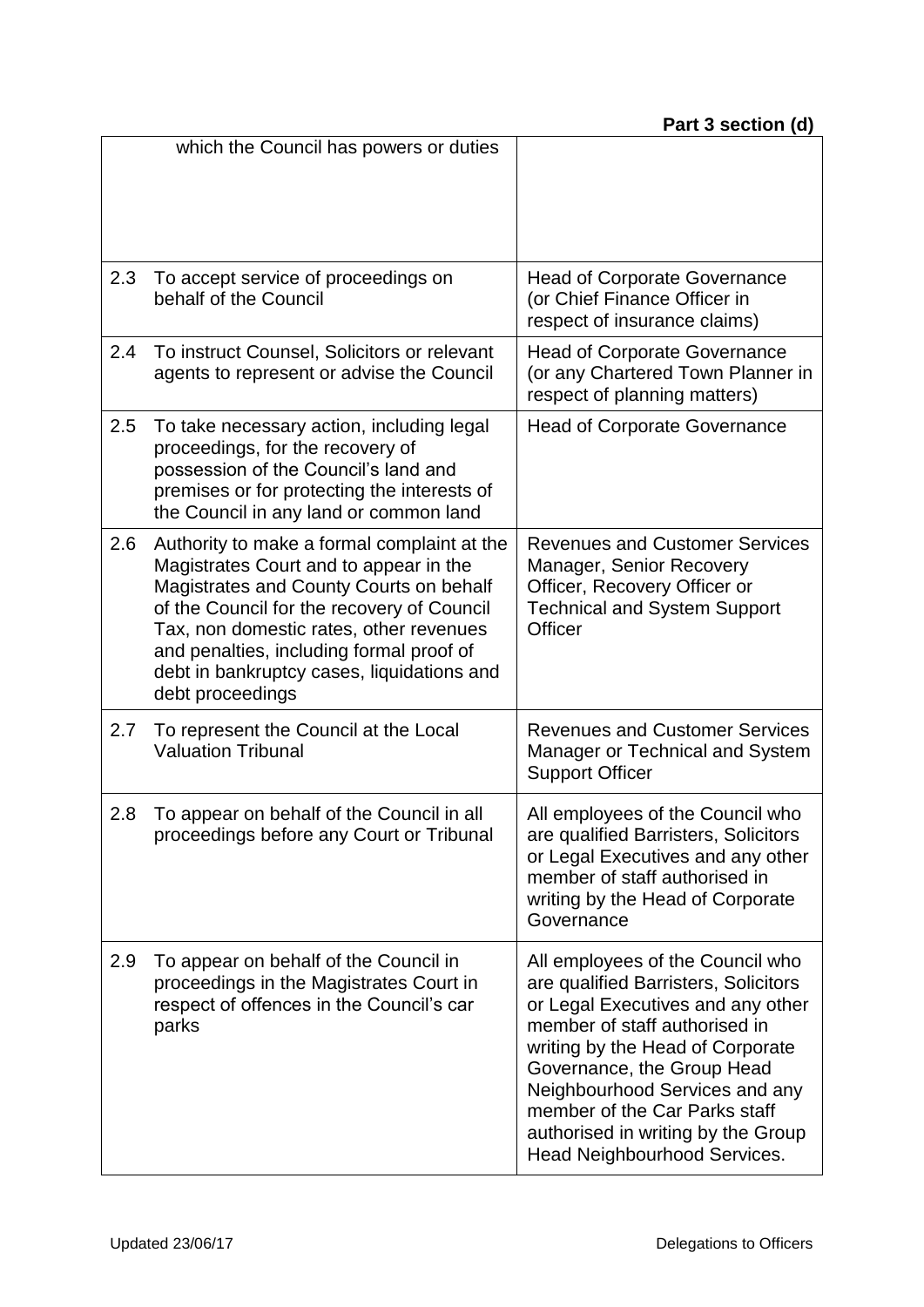|                | 2.10 To instigate legal proceedings under<br>Section 1 of the Crime and Disorder Act<br>1998 in respect of anti social behaviour<br>orders.                                                                                                                                                                  | <b>Head of Corporate Governance</b>                                                                                                                                                   |
|----------------|--------------------------------------------------------------------------------------------------------------------------------------------------------------------------------------------------------------------------------------------------------------------------------------------------------------|---------------------------------------------------------------------------------------------------------------------------------------------------------------------------------------|
| 3 <sup>2</sup> | <b>AUTHORITY TO SIGN AND SEAL</b><br><b>DOCUMENTS</b>                                                                                                                                                                                                                                                        |                                                                                                                                                                                       |
|                | <b>Column 1 – Function</b>                                                                                                                                                                                                                                                                                   | <b>Column 2 - Authorised Officer</b>                                                                                                                                                  |
| 3.1            | Authority to sign all legal documents<br>relating to recovery of monies due to the<br>Council                                                                                                                                                                                                                | Chief Executive, Chief Finance<br>Officer, Head of Corporate<br>Governance, Group Head<br><b>Community Wellbeing or Group</b><br><b>Head Finance and Customer</b><br><b>Relations</b> |
| 3.2            | Authority to sign all legal documents for<br>the acquisition or disposal of land (unless<br>under seal)                                                                                                                                                                                                      | <b>Chief Executive, Chief Finance</b><br>Officer or Head of Corporate<br>Governance                                                                                                   |
| 3.3            | Authority to sign all contracts and<br>agreements (unless under seal) for<br>expenditure within their service budget or<br>for no value within their service area<br><b>PROVIDED that Contract Standing Orders</b><br>have been followed including legal advice<br>being obtained for contracts over £20,000 | Chief Officers, Head of Corporate<br>Governance, Planning<br>Development Manager, Strategic<br><b>Planning Manager or Senior</b><br><b>Environmental Health Manager</b>               |
| 3.4            | To affix the Council's common seal                                                                                                                                                                                                                                                                           | <b>Chief Executive, Chief Finance</b><br>Officer or Head of Corporate<br>Governance                                                                                                   |
| 4              | <b>LAND ISSUES</b>                                                                                                                                                                                                                                                                                           |                                                                                                                                                                                       |
|                | <b>Column 1 – Function</b>                                                                                                                                                                                                                                                                                   | <b>Column 2 - Authorised Officer</b>                                                                                                                                                  |
| 4.1            | In respect of properties leased/licensed to<br>or by the Council:                                                                                                                                                                                                                                            | Group Head – Regeneration and<br>Growth                                                                                                                                               |
| a.             | to refuse or consent to assignments or<br>sub-lettings, subject to satisfactory<br>references;                                                                                                                                                                                                               |                                                                                                                                                                                       |
| b.             | to negotiate, approve and document rent<br>reviews;                                                                                                                                                                                                                                                          |                                                                                                                                                                                       |
| c.             | to agree low level less than best value<br>rents/licence fees for community groups<br>where proper justification has been<br>acquired and documented;                                                                                                                                                        |                                                                                                                                                                                       |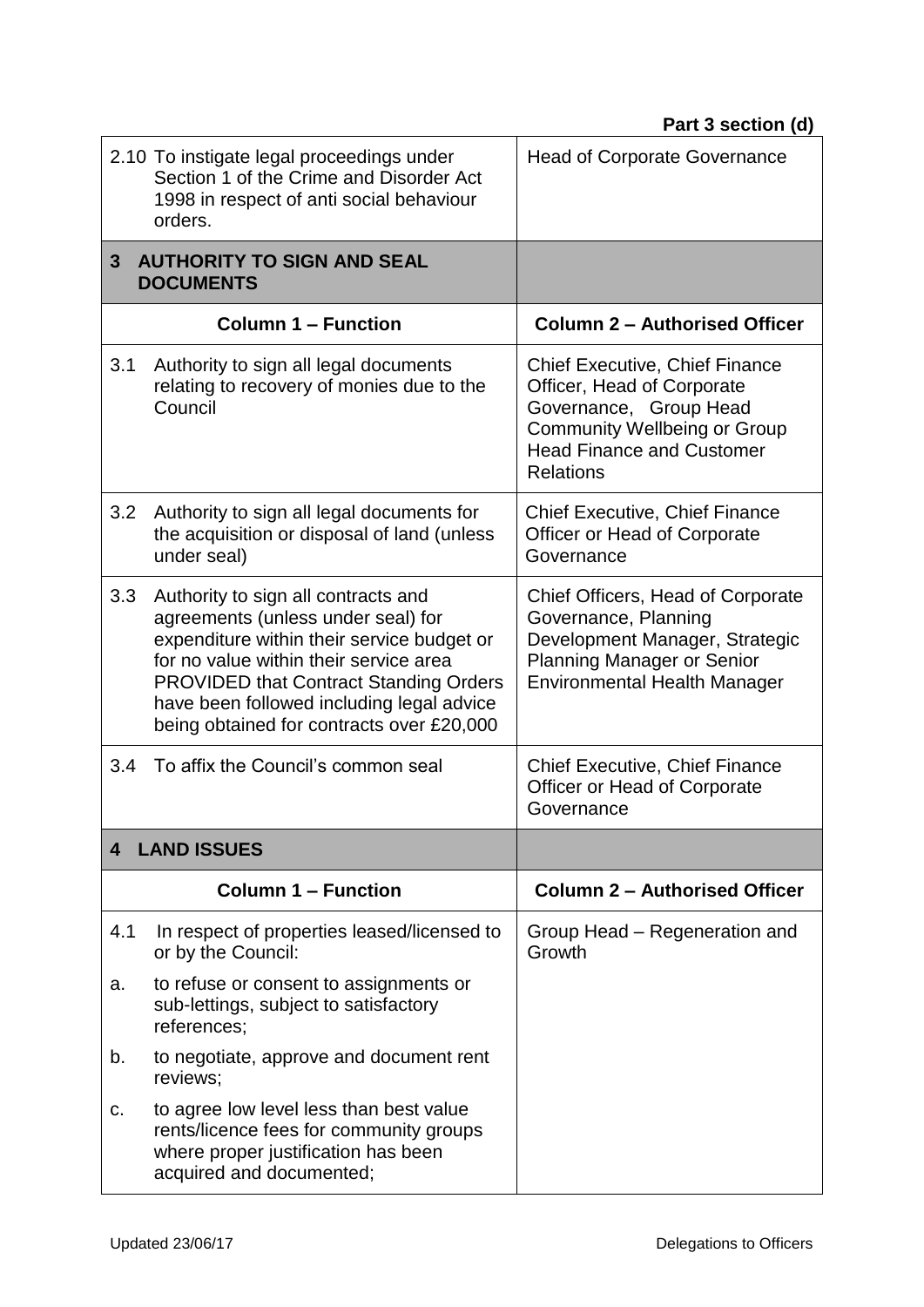| d.  | to agree to variations to any of the terms<br>or covenants; subject to valuation advice<br>where appropriate;                                                |                                                                                                        |
|-----|--------------------------------------------------------------------------------------------------------------------------------------------------------------|--------------------------------------------------------------------------------------------------------|
| е.  | to renew leases which have security of<br>tenure under the Landlord and Tenant Act<br>1954;                                                                  |                                                                                                        |
| f.  | to serve notices for renewals or<br>terminations of leases under the Landlord<br>and Tenant Act 1954;                                                        |                                                                                                        |
| g.  | to accept or agree a surrender where the<br>property is no longer required by the<br>Council or the landlord or the tenant as<br>appropriate;                |                                                                                                        |
| h.  | to settle terms of management<br>arrangements and any variations to them.                                                                                    |                                                                                                        |
| 4.2 | To approve freehold or leasehold<br>disposals or acquisitions of land or<br>interests in land not exceeding an<br>estimated value of £50,000 per transaction | Group Head Regeneration and<br>Growth in consultation with the<br><b>Chief Finance Officer</b>         |
| 4.3 | To grant or take miscellaneous licences,<br>wayleaves, easements and other<br>agreements as required                                                         | Group Head – Regeneration and<br>Growth                                                                |
| 4.4 | To enter into a Tenancy at Will                                                                                                                              | Group Head – Regeneration and<br>Growth                                                                |
| 4.5 | To determine applications for rights of way<br>or other easements over land                                                                                  | <b>Chief Finance Officer after</b><br>consultation with Group Head -<br><b>Regeneration and Growth</b> |
| 4.6 | To approve the release of covenants<br>subject to obtaining appropriate legal and<br>valuation advice                                                        | Group Head - Regeneration and<br>Growth                                                                |
| 5   | <b>FINANCIAL MATTERS</b>                                                                                                                                     |                                                                                                        |
|     | <b>Column 1 – Function</b>                                                                                                                                   | <b>Column 2 - Authorised Officer</b>                                                                   |
| 5.1 | To make a formal demand for payment of<br>monies expended in carrying out works in<br>default under statutory powers, including<br>interest payable thereon  | <b>Relevant Deputy Chief Executive</b>                                                                 |
| 5.2 | To raise in line with inflation any financial<br>limits specified in these delegations to<br>officers, contract standing orders or                           | <b>Chief Finance Officer</b>                                                                           |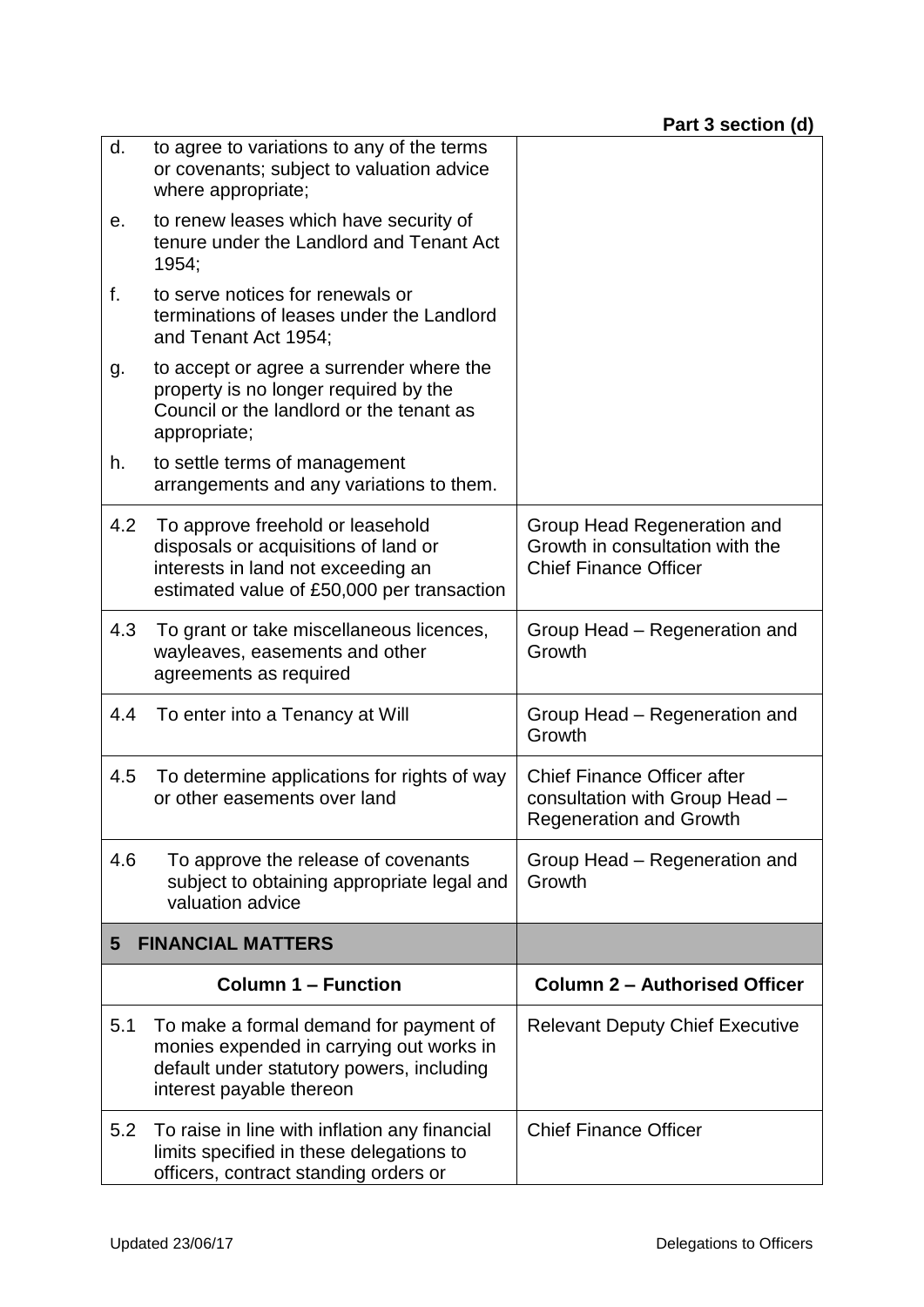|     | financial regulations                                                                                                                                                                                                                                                                                               |                                                                                               |
|-----|---------------------------------------------------------------------------------------------------------------------------------------------------------------------------------------------------------------------------------------------------------------------------------------------------------------------|-----------------------------------------------------------------------------------------------|
| 5.3 | In connection with the provision of services<br>under their control:                                                                                                                                                                                                                                                | Relevant budget holders                                                                       |
| a.  | Expenditure of any type within approved<br>budgets (subject to delegation 3.4 - as to<br>signature of contracts);                                                                                                                                                                                                   |                                                                                               |
| b.  | Day to day running and operation of<br>services, including maintenance and<br>repairs of all buildings, land and equipment<br>within the responsibility of the service<br>area, in accordance with the policies set<br>down by the Council or the Cabinet; and                                                      |                                                                                               |
| c.  | Control, purchase and disposal of stores<br>or surplus materials                                                                                                                                                                                                                                                    |                                                                                               |
| d.  | To enter into any arrangement with a<br>creditor for payment to be made by way of<br>instalment                                                                                                                                                                                                                     |                                                                                               |
| 5.4 | To implement all the Council's borrowing<br>and investment strategies, in accordance<br>with the Treasury Policy Statement                                                                                                                                                                                          | <b>Chief Finance Officer</b>                                                                  |
| 5.5 | To determine the tax base, in accordance<br>with the Local Authorities (Calculation of<br>Tax Base) (England) Regulations 2012, as<br>amended                                                                                                                                                                       | <b>Chief Finance Officer</b>                                                                  |
| 5.6 | To deal with applications for local council<br>tax discounts in very exceptional cases.<br>Such cases to include flooding and where<br>committal action through the courts is not<br>deemed appropriate. The latter will need to<br>be supported by third party reports<br>generally from a social worker or doctor | <b>Chief Finance Officer or Group</b><br><b>Head Finance and Customer</b><br><b>Relations</b> |
| 5.7 | To take all necessary steps relating to the<br>demand, collection and recovery of council<br>tax and non-domestic rates and to issue all<br>necessary notices and statements and to<br>sign all relevant documentation                                                                                              | <b>Revenues and Customer Services</b><br>Manager                                              |
| 5.8 | To sign certificates issued under Section<br>116 of the Social Security Administration<br>Act 1992                                                                                                                                                                                                                  | Group Head Finance and<br><b>Customer Relations</b>                                           |
| 5.9 | To exercise the Council's responsibilities<br>under Regulation 6 of the Accounts and                                                                                                                                                                                                                                | <b>Chief Finance Officer</b>                                                                  |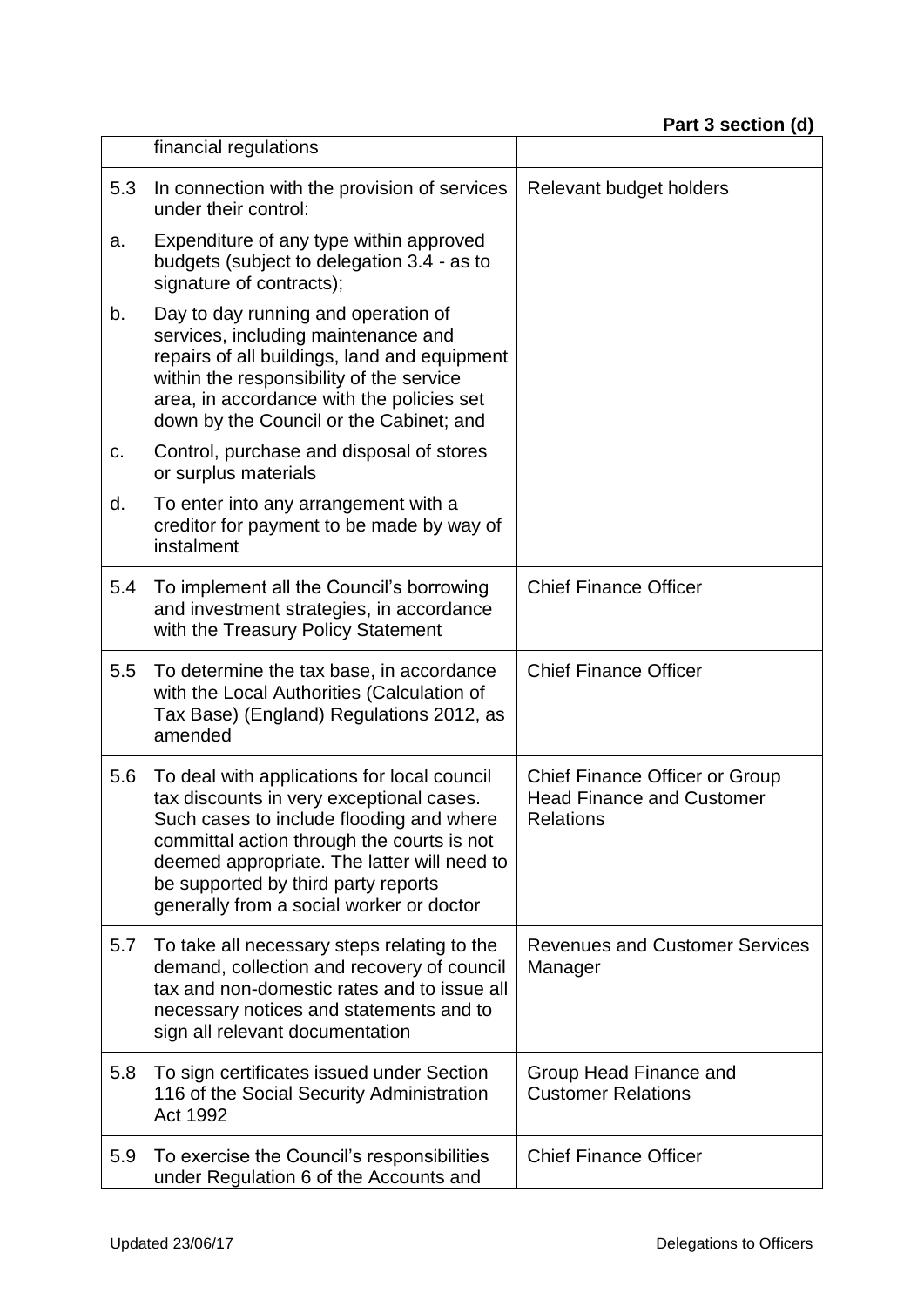| Audit (England) Regulations 2011, to<br>maintain an adequate and effective system<br>of internal audit of the accounting records<br>and control systems                                                                                                             |                                                                                               |
|---------------------------------------------------------------------------------------------------------------------------------------------------------------------------------------------------------------------------------------------------------------------|-----------------------------------------------------------------------------------------------|
| 5.10 To take decisions in applications under<br>section 44A of the Local Government<br>Finance Act 1988 and subsequent<br>regulations                                                                                                                               | <b>Chief Finance Officer or Group</b><br><b>Head Finance and Customer</b><br><b>Relations</b> |
| 5.11 To grant applications for mandatory rate<br>relief under in accordance with section 43<br>of the Local Government Finance Act 1988                                                                                                                             | <b>Chief Finance Officer or Group</b><br><b>Head Finance and Customer</b><br><b>Relations</b> |
| 5.12 To grant application for discretionary rate<br>relief for properties in accordance with<br>Council policies provided that element of<br>the relief recoverable from local taxpayers<br>does not exceed £9000 in any one case.                                  | Chief Finance Officer or Group<br><b>Head Finance and Customer</b><br><b>Relations</b>        |
| 5.13 To grant disabled relief under the Local<br>Government Finance Act 1992 and<br>subsequent regulations                                                                                                                                                          | Chief Finance Officer or Group<br><b>Head Finance and Customer</b><br><b>Relations</b>        |
| 5.14 To serve the Valuation Officer with notice<br>of objection to any proposals for alteration<br>of the valuation banding lists.                                                                                                                                  | <b>Chief Finance Officer or Group</b><br><b>Head Finance and Customer</b><br><b>Relations</b> |
| 5.15 To make proposals for the alteration of the<br>valuation list for the inclusion of particular<br>properties in the valuation list. To sign<br>valuation agreements and to serve on the<br>Valuation Officer proposals to alter the<br>council tax banding list | Chief Finance Officer or Group<br><b>Head Finance and Customer</b><br><b>Relations</b>        |
| 5.16 To pay sums due from the Council                                                                                                                                                                                                                               | <b>Chief Finance Officer</b>                                                                  |
| 5.17 To write off debts for non domestic rates<br>not exceeding £9000 and for Council tax<br>not exceeding £5000.                                                                                                                                                   | Group Head Finance and<br><b>Customer Relations</b>                                           |
| 5.18 To write off debts for Housing Benefits not<br>exceeding £5000                                                                                                                                                                                                 | Head of Housing and Independent<br>Living                                                     |
| 5.19 To write off debts not exceeding £5000<br>and to write off all debts without limit<br>where bankruptcy, liquidation proceedings,<br>administration or receiverships<br>proceedings have been instigated                                                        | Group Head Finance and<br><b>Customer Relations</b>                                           |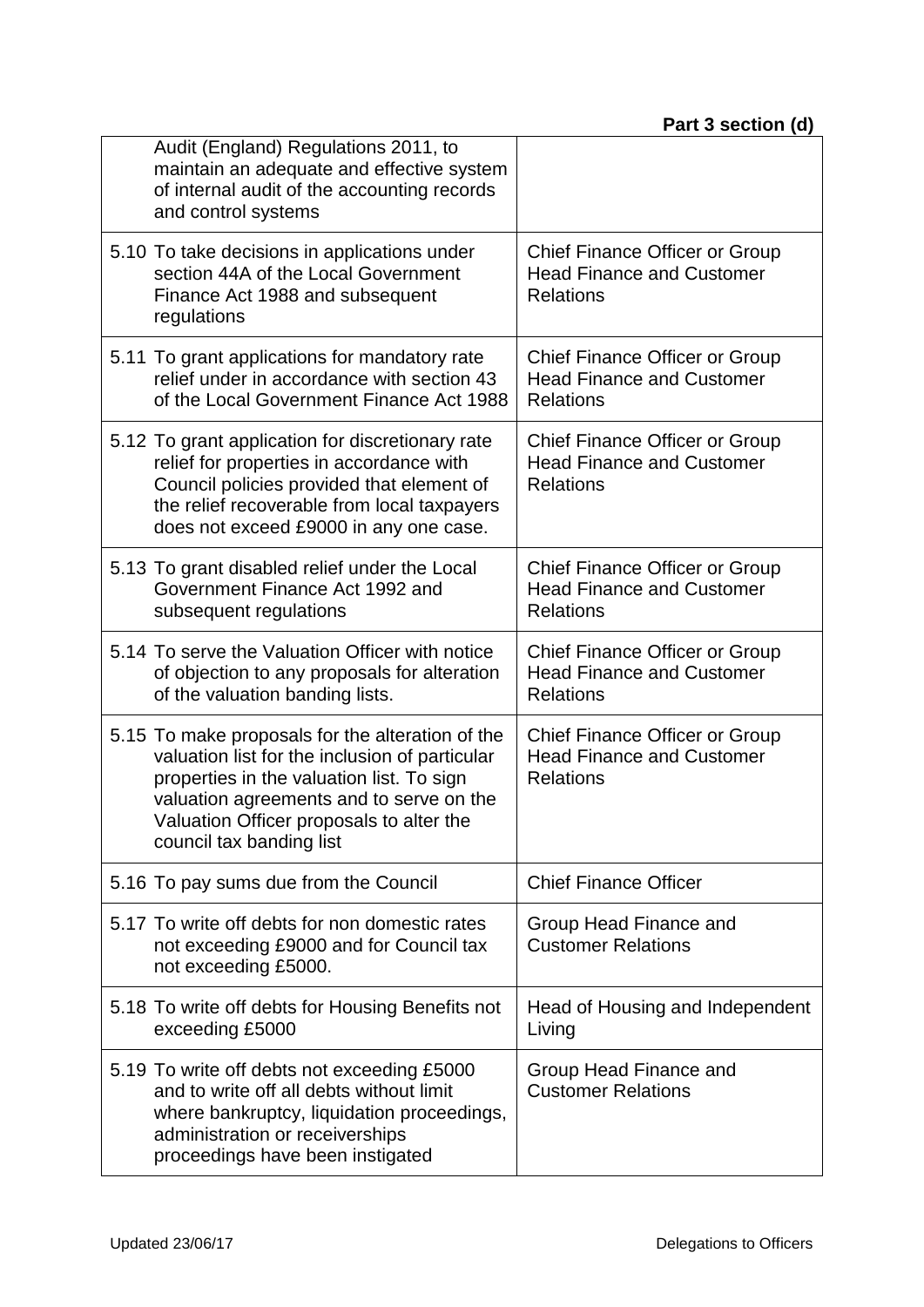|       | 5.20 To fix interest rates for housing loans in<br>accordance with legislation and Council<br>policy                                                                                       | <b>Chief Finance Officer</b>                                                                  |
|-------|--------------------------------------------------------------------------------------------------------------------------------------------------------------------------------------------|-----------------------------------------------------------------------------------------------|
|       | 5.21 To determine the local average interest<br>rates for local authority mortgages, in<br>accordance with section 438 and schedule<br>16 of the Housing Act 1985 and Council<br>policy    | <b>Chief Finance Officer</b>                                                                  |
|       | 5.22 To provide all necessary insurance cover<br>and to settle insurance claims                                                                                                            | <b>Chief Finance Officer</b>                                                                  |
|       | 5.23 To make determinations under sections<br>42,50, 56,60 and 63(1) of the Local<br>Government and Housing Act 1989                                                                       | <b>Chief Finance Officer</b>                                                                  |
|       | 5.24 To serve completion notices for Council<br>Tax and Business Rate proposals                                                                                                            | <b>Chief Finance Officer or Group</b><br><b>Head Finance and Customer</b><br><b>Relations</b> |
|       | 5.25 To set fees for Local Land Charges<br>services                                                                                                                                        | <b>Chief Finance Officer</b>                                                                  |
|       | 5.26 Approval of grants from any funds<br>remaining from the Council's former local<br>lottery                                                                                             | <b>Chief Finance Officer</b>                                                                  |
|       | 5.27 To make appropriate staged payments for<br>grants for development                                                                                                                     | <b>Chief Finance Officer</b>                                                                  |
| $6 -$ | <b>PERSONNEL MATTERS</b>                                                                                                                                                                   |                                                                                               |
|       | <b>Column 1 – Function</b>                                                                                                                                                                 | <b>Column 2 - Authorised Officer</b>                                                          |
| 6.1   | To give approval to services to advertise<br>or to fill a staffing vacancy                                                                                                                 | <b>Chief Executive, Deputy Chief</b><br><b>Executive or Group Heads</b>                       |
| 6.2   | Within staffing budgets and overall<br>management structure to approve all<br>matters relating to the organisation,<br>appointment (other than appointments<br>above grade Group Head) and | <b>Chief Executive, Deputy Chief</b><br><b>Executive or Group Heads</b>                       |
|       | management (including disciplinary action)<br>of staff in accordance with the Council's<br>staff policies and procedures                                                                   |                                                                                               |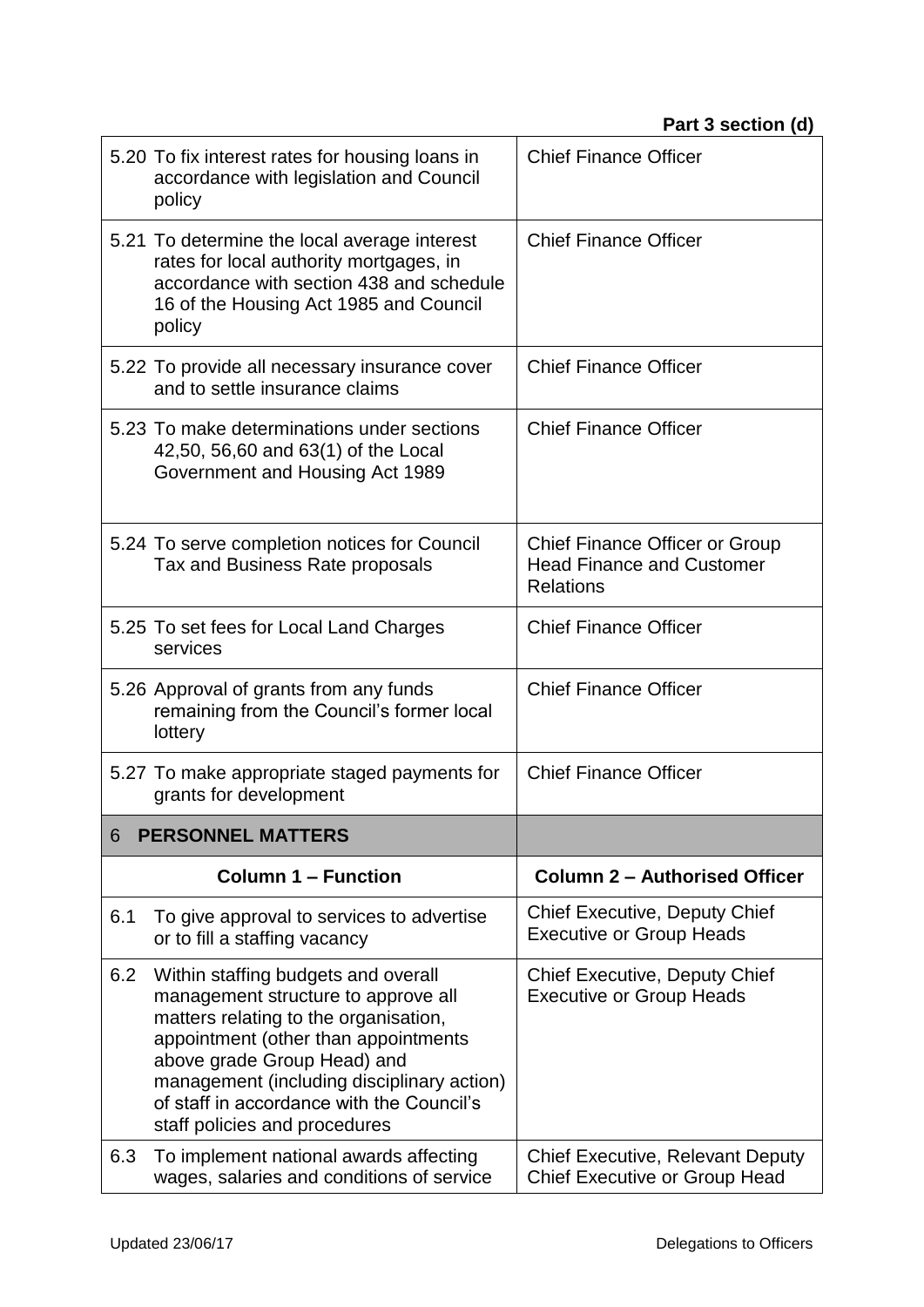|     |                                                                                                                                                                                                                        | Neighbourhood Services for local<br>rate overtime                 |
|-----|------------------------------------------------------------------------------------------------------------------------------------------------------------------------------------------------------------------------|-------------------------------------------------------------------|
| 6.4 | To administer the Council's car loan<br>scheme and car lease scheme                                                                                                                                                    | <b>Chief Finance Officer</b>                                      |
| 6.5 | To agree redundancy payments under the<br>Local Government (Early Termination of<br>Employment) (Discretionary<br>Compensation) (England and Wales)<br>Regulations 2006 in cases approved by<br><b>Management Team</b> | Chief Executive in consultation<br>with the Leader of the Council |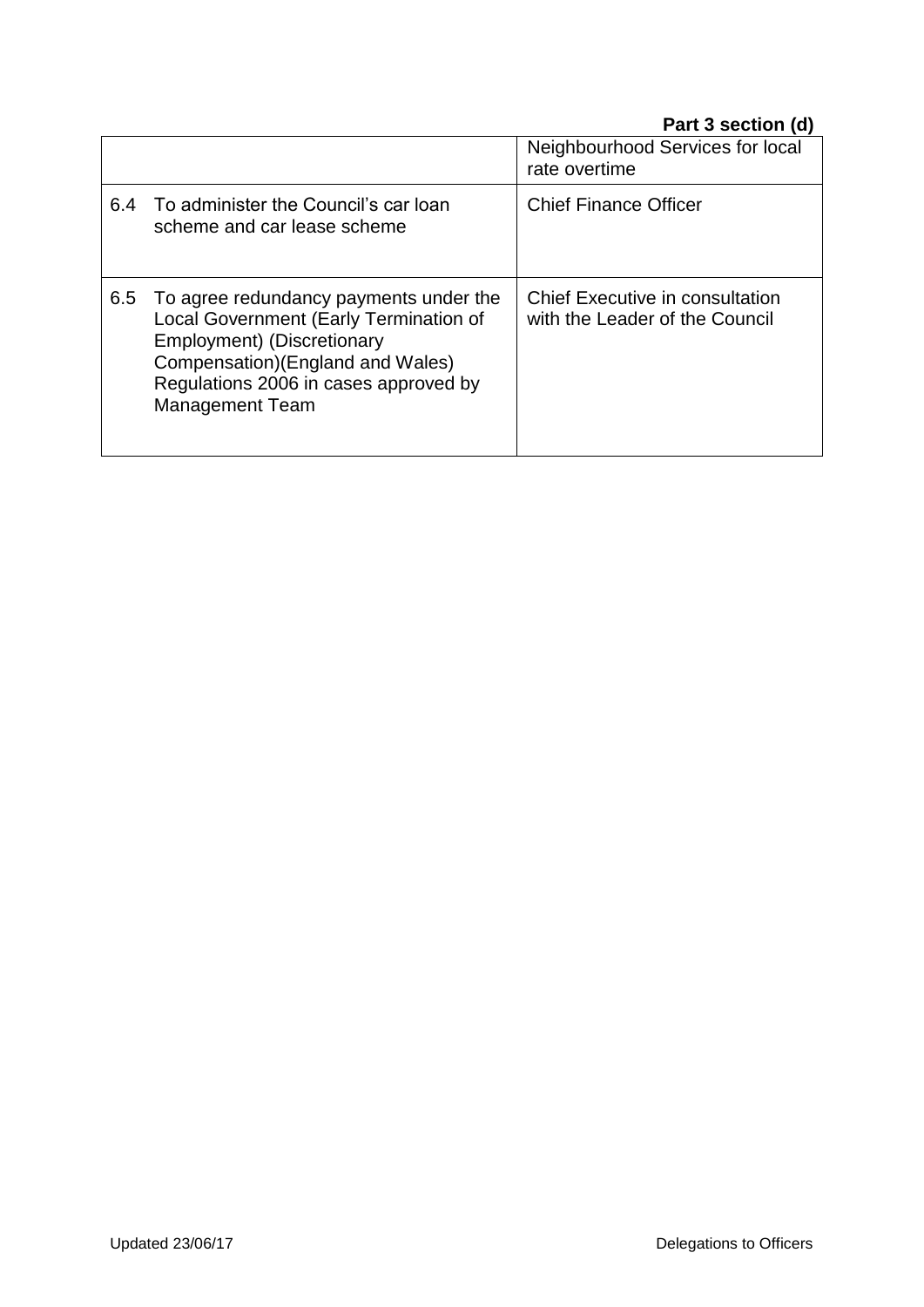| <b>7. ENVIRONMENTAL HEALTH</b><br><b>MATTERS</b> |            |                                                                                                                                                                                         |                                                                   |
|--------------------------------------------------|------------|-----------------------------------------------------------------------------------------------------------------------------------------------------------------------------------------|-------------------------------------------------------------------|
|                                                  |            | <b>Column 1 - Function</b>                                                                                                                                                              | <b>Column 2 - Authorised Officer</b>                              |
| 7.1                                              | functions: | To exercise the Council's functions in<br>respect of environmental health matters,<br>including, but not limited to the following                                                       | <b>Senior Environmental Health</b><br>Manager; or:                |
|                                                  |            | a. Statutory and Public Nuisances;                                                                                                                                                      | In relation to 7.1(i) the Group Head<br>of Neighbourhood Services |
|                                                  |            | b. Control of Noise;                                                                                                                                                                    | In relation to $7.1$ (j) the Building                             |
|                                                  |            | c. Light nuisance;                                                                                                                                                                      | <b>Control Manager</b>                                            |
|                                                  |            | d. Control of Air Pollution;                                                                                                                                                            |                                                                   |
|                                                  | е.         | <b>Contaminated Land;</b>                                                                                                                                                               |                                                                   |
|                                                  | f.         | Control of rats and mice;                                                                                                                                                               |                                                                   |
|                                                  | g.         | Insects;                                                                                                                                                                                |                                                                   |
|                                                  |            | h. Prevention of Damage by Pests;                                                                                                                                                       |                                                                   |
|                                                  | i.         | The provision, management and<br>control of Cemeteries, Mortuaries<br>and Crematoria and the discharge<br>of the Council's functions relating<br>to burials and cremation<br>generally; |                                                                   |
|                                                  | j.         | Safety of buildings;                                                                                                                                                                    |                                                                   |
|                                                  |            | k. Food, Drinking Water, Food<br>Hygiene and associated matters;                                                                                                                        |                                                                   |
|                                                  | I.         | Functions in connection with the<br>Welfare and Control of Animals;                                                                                                                     |                                                                   |
|                                                  |            | m. Control of Diseases, infectious<br>diseases and General Public<br>Health matters;                                                                                                    |                                                                   |
|                                                  |            | n. Filthy or verminous premises,<br>articles or persons;                                                                                                                                |                                                                   |
|                                                  |            | o. Accumulations;                                                                                                                                                                       |                                                                   |
|                                                  |            | p. Drains and private sewers and<br>any other environmental health<br>functions in relation to sewerage<br>or, water (by arrangement with<br>the service operators if<br>appropriate);  |                                                                   |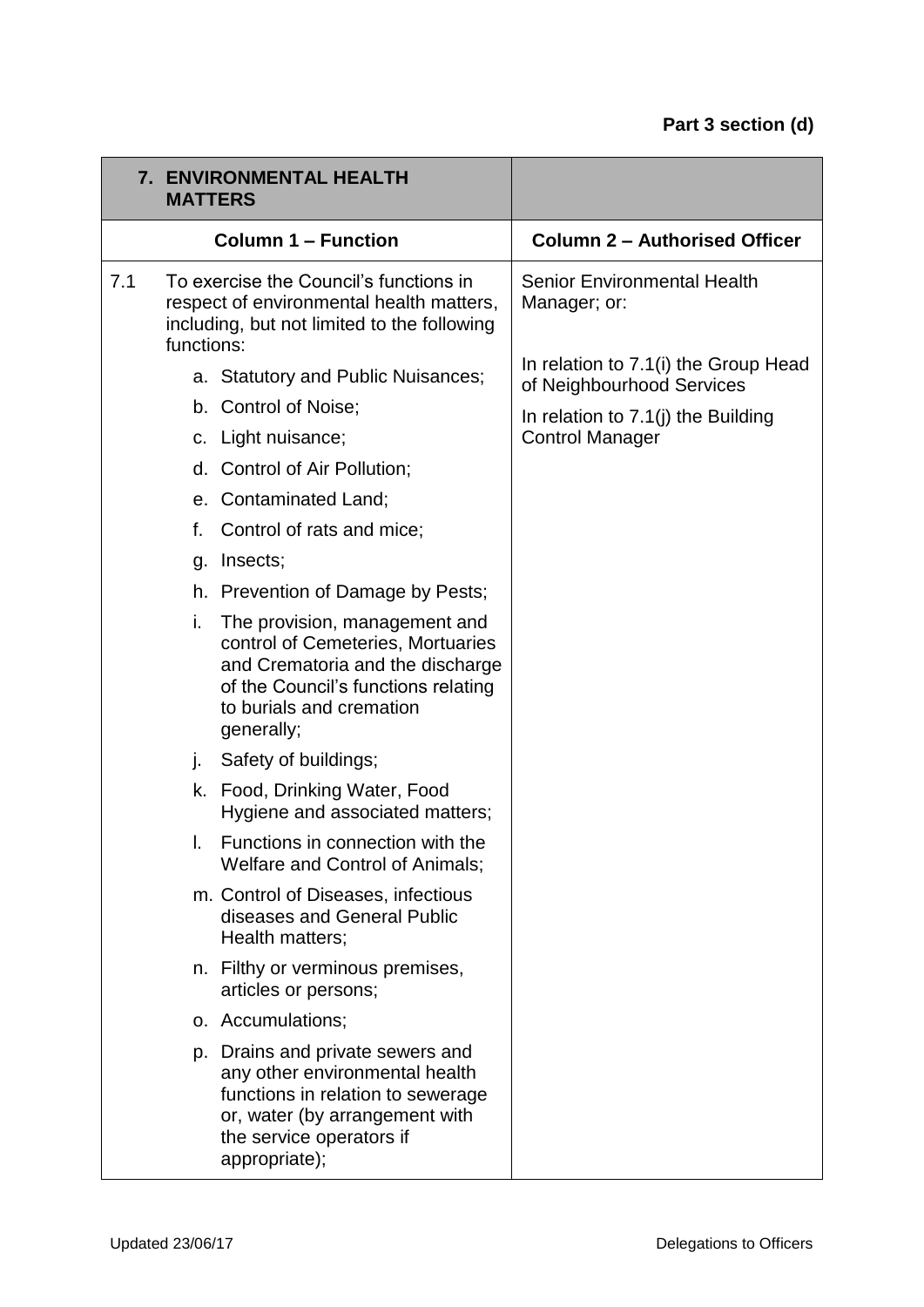|     | q. Health and Safety at Work;                                                                                                     |                                                                           |
|-----|-----------------------------------------------------------------------------------------------------------------------------------|---------------------------------------------------------------------------|
|     | Provisions relating to shops<br>r.<br>including Sunday trading;                                                                   |                                                                           |
|     | s. Hazardous Substances;                                                                                                          |                                                                           |
|     | Slaughterhouses, Knackers Yards<br>t.<br>and Cutting Premises;                                                                    |                                                                           |
|     | u. Tattooing, acupuncture, body<br>piercing, semi-permanent skin<br>colouring and electrolysis                                    |                                                                           |
| 7.2 | To issue any notices, permits or<br>certificates in respect of environmental<br>health matters, including, but not limited<br>to: | <b>Senior Environmental Health</b><br>Manager; or                         |
|     | a. Local Government (Miscellaneous<br>Provisions) Act 1976 Local Government<br>(Miscellaneous Provisions) Act 1982;               | In relation to $7.2$ (mm) and (nn) the<br><b>Building Control Manager</b> |
|     | b. Public Health Act 1936 ss. 45, 48, 49,<br>83, 84 and 275;                                                                      |                                                                           |
|     | c. Public Health Act 1961 ss. 17, 22 and<br>34;                                                                                   |                                                                           |
|     | d. Building Act 1984 ss. 59, 64, 66, 67, 70,<br>72, 76, 84 and 97;                                                                |                                                                           |
|     | e. Environmental Protection Act 1990 Parts<br>III and $IX$ ;                                                                      |                                                                           |
| f.  | Food Safety Act 1990;                                                                                                             |                                                                           |
| g.  | Prevention of Damage by Pests Act<br>1949 s.4                                                                                     |                                                                           |
|     | h. Health and Safety at Work etc. Act 1974;                                                                                       |                                                                           |
| i.  | Noise Act 1996;                                                                                                                   |                                                                           |
| j.  | Anti-Social Behaviour Act 2003;                                                                                                   |                                                                           |
|     | k. Clean Neighbourhoods and Environment<br>Act 2005;                                                                              |                                                                           |
| L.  | Animal Welfare Act 2006;                                                                                                          |                                                                           |
|     | m. Health Act 2006;                                                                                                               |                                                                           |
| n.  | House to House Collections Act 1939;                                                                                              |                                                                           |
|     | o. Pet Animals Act 1951;                                                                                                          |                                                                           |
|     | p. Riding Establishments Act 1964;                                                                                                |                                                                           |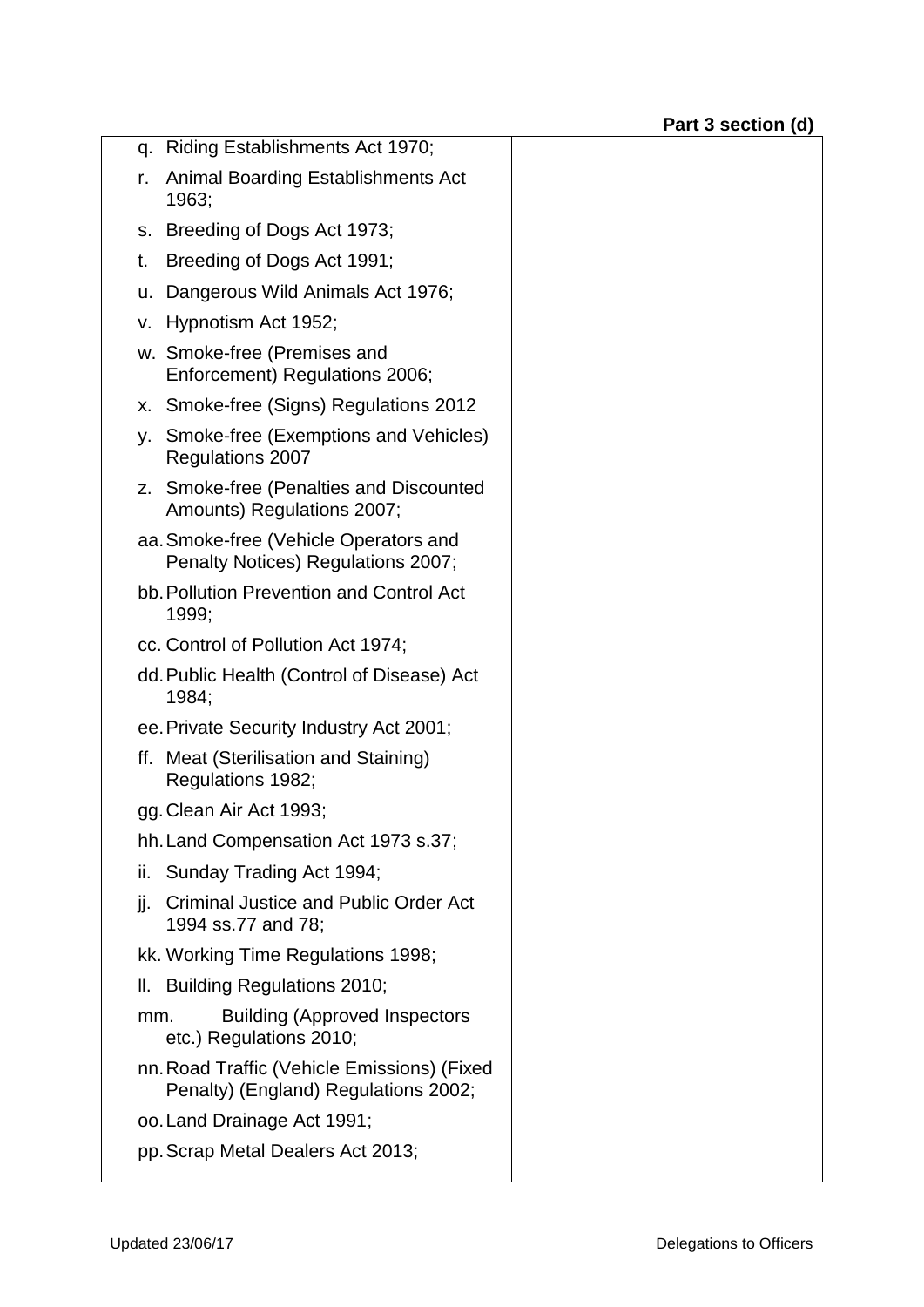|     | qq. Sunbeds (Regulation) Act 2010;                                                                                                                                                                                                                                                                  |                                                                                                                                                                                                                                                             |
|-----|-----------------------------------------------------------------------------------------------------------------------------------------------------------------------------------------------------------------------------------------------------------------------------------------------------|-------------------------------------------------------------------------------------------------------------------------------------------------------------------------------------------------------------------------------------------------------------|
|     | rr. Mobile Homes Act 2013;                                                                                                                                                                                                                                                                          |                                                                                                                                                                                                                                                             |
|     | ss. Water Industry Act 1991;                                                                                                                                                                                                                                                                        |                                                                                                                                                                                                                                                             |
|     | tt. Environmental Protection (Control on<br>Ozone-Depleting Substances)<br>Regulations 2011;                                                                                                                                                                                                        |                                                                                                                                                                                                                                                             |
|     | uu. Waste (England and Wales) Regulations<br>2011                                                                                                                                                                                                                                                   |                                                                                                                                                                                                                                                             |
|     | vv. Tattooing of Minors Act 1969                                                                                                                                                                                                                                                                    |                                                                                                                                                                                                                                                             |
| 7.3 | To exercise the Council's functions<br>under the Acts listed in 7.2 to this<br>Scheme of Delegations and any other<br>acts subsequently enacted.                                                                                                                                                    | <b>Senior Environmental Health</b><br>Manager                                                                                                                                                                                                               |
| 7.4 | Subject to the Terms of Reference of the<br>Licensing Committee to exercise all<br>functions relating to the Licensing Act<br>2003.                                                                                                                                                                 | Senior Environmental Health<br>Manager                                                                                                                                                                                                                      |
| 7.5 | Subject to the Terms of Reference of the<br>Licensing Committee to exercise all<br>functions relating to the Gambling Act<br>2005                                                                                                                                                                   | <b>Senior Environmental Health</b><br>Manager                                                                                                                                                                                                               |
| 7.6 | Under the Licensing Act 2003 and the<br>Gambling Act 2005 to make a decision<br>on whether a representation is irrelevant,<br>frivolous or vexatious                                                                                                                                                | <b>Head of Corporate Governance</b>                                                                                                                                                                                                                         |
| 7.7 | To exercise all powers of the Council<br>under sections 19-22 of the Criminal<br>Justice and Police Act 2001 concerning<br>closure of unlicensed premises                                                                                                                                           | <b>Senior Environmental Health</b><br>Manager (in consultation with the<br><b>Chair of Licensing Committee)</b>                                                                                                                                             |
| 7.8 | Authority under the Food Safety Acts,<br>EU Directives and any associated<br>Regulations to make application for<br><b>Emergency Prohibition Orders for</b><br>appropriate premises and to issue<br>certificates that the measures specified<br>by the Prohibition Orders have been<br>carried out. | <b>Senior Environmental Health</b><br>Manager or authorised officers<br>from the London Borough of<br>Hillingdon, in relation to<br><b>Emergency Control Regulations</b><br>governing imported foods within<br>the Borough's Remote Transit<br><b>Sheds</b> |
| 7.9 | To exercise the Council's powers under<br>the Food Safety and Hygiene (England)                                                                                                                                                                                                                     | All Environmental Health Staff<br>identified for this purpose by the                                                                                                                                                                                        |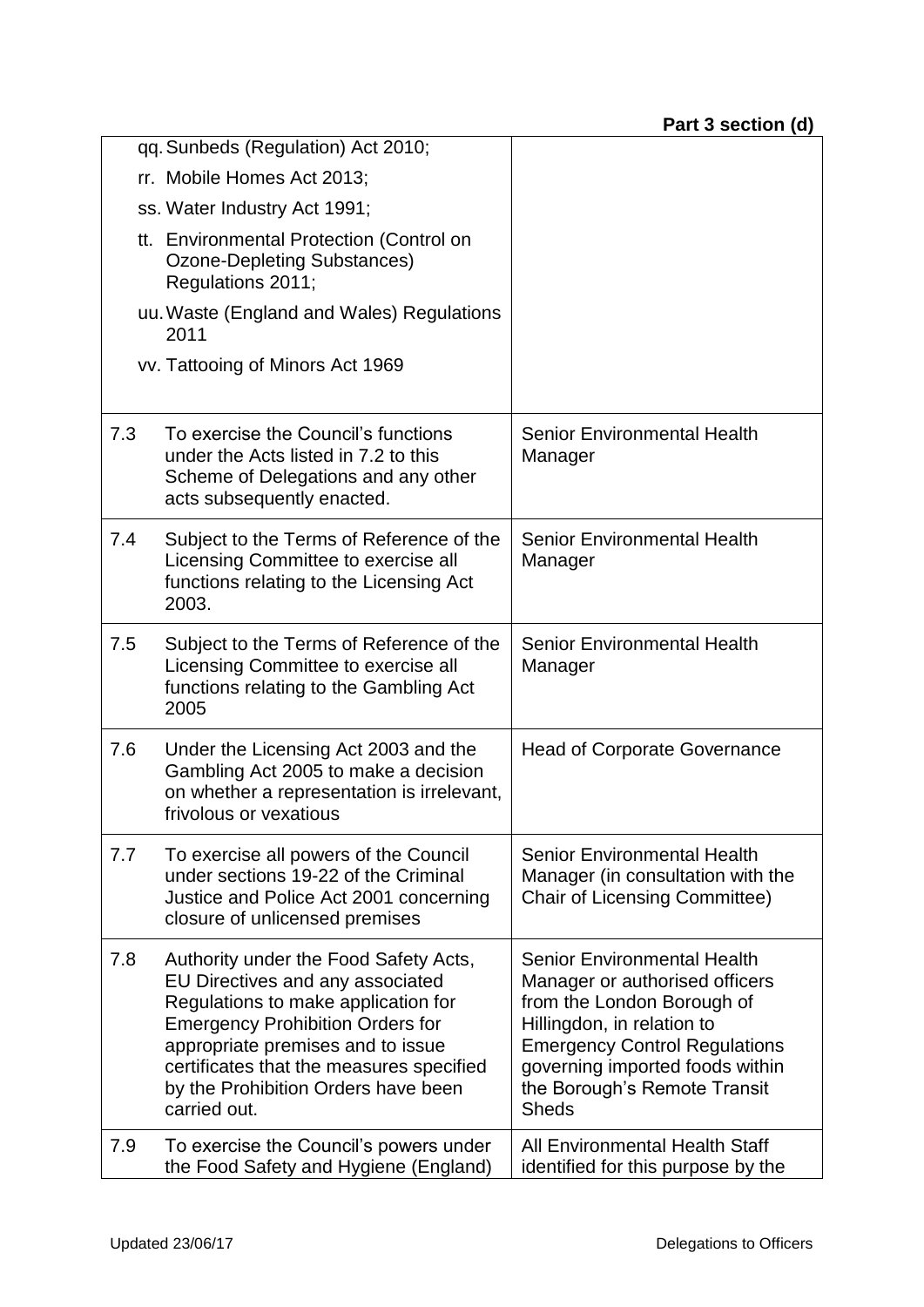|      | Regulations 2013 and relevant EU<br>Directives and any associated<br>regulations to serve/apply for (as<br>appropriate) hygiene improvement<br>notices, hygiene prohibition orders,<br>hygiene emergency prohibition notices<br>and orders, remedial action notices and<br>detention notices                                                | <b>Senior Environmental Health</b><br>Manager or authorised officers<br>from the London Borough of<br>Hillingdon, in relation to<br><b>Emergency Control Regulations</b><br>governing imported foods within<br>the Borough's Remote Transit<br><b>Sheds</b> |
|------|---------------------------------------------------------------------------------------------------------------------------------------------------------------------------------------------------------------------------------------------------------------------------------------------------------------------------------------------|-------------------------------------------------------------------------------------------------------------------------------------------------------------------------------------------------------------------------------------------------------------|
| 7.10 | To exercise the Councils powers under<br>the Official Feed and Food Control<br>(England) Regulations 2009, including<br>(but not limited to) detention, destruction,<br>special treatment and the re-dispatch of<br>feed and food, the service of notices, the<br>procurement of samples of food and to<br>take other appropriate measures' | <b>Senior Environmental Health</b><br>Manager or authorised officers<br>from the London Borough of<br>Hillingdon, in relation to<br><b>Emergency Control Regulations</b><br>governing imported foods within<br>the Borough's Remote Transit<br><b>Sheds</b> |
| 7.11 | Authority in relation to Waste Disposal to<br>pass on to commercial customers the full<br>increased costs of all future Landfill<br>Taxes imposed by Central Government.                                                                                                                                                                    | <b>Senior Environmental Health</b><br>Manager, Group Head<br><b>Neighbourhood Services</b>                                                                                                                                                                  |
| 7.12 | To make minor changes to the Building<br>Control Charges Scheme No. 1.                                                                                                                                                                                                                                                                      | <b>Senior Environmental Health</b><br><b>Manager or Building Control</b><br>Manager                                                                                                                                                                         |
| 7.13 | To issue fixed penalty notices under<br>section 33(1)(a) of the Environmental<br>Protection Act 1990, to persons whom<br>the officer has reason to believe have<br>committed a small scale fly tipping<br>offence                                                                                                                           | Group Head of Neighbourhood<br><b>Services</b>                                                                                                                                                                                                              |

|     | <b>MARKETS</b><br>8.                                                                              |                                             |
|-----|---------------------------------------------------------------------------------------------------|---------------------------------------------|
|     | <b>Column 1 – Function</b>                                                                        | <b>Column 2 - Authorised Officer</b>        |
| 8.1 | To operate a market in Staines under the<br>terms of the Staines Town Hall and Market<br>Act 1872 | Group Head Neighbourhood<br><b>Services</b> |
|     | 8.2 To set and enforce regulations for any<br>markets within the Borough                          | Group Head Neighbourhood<br><b>Services</b> |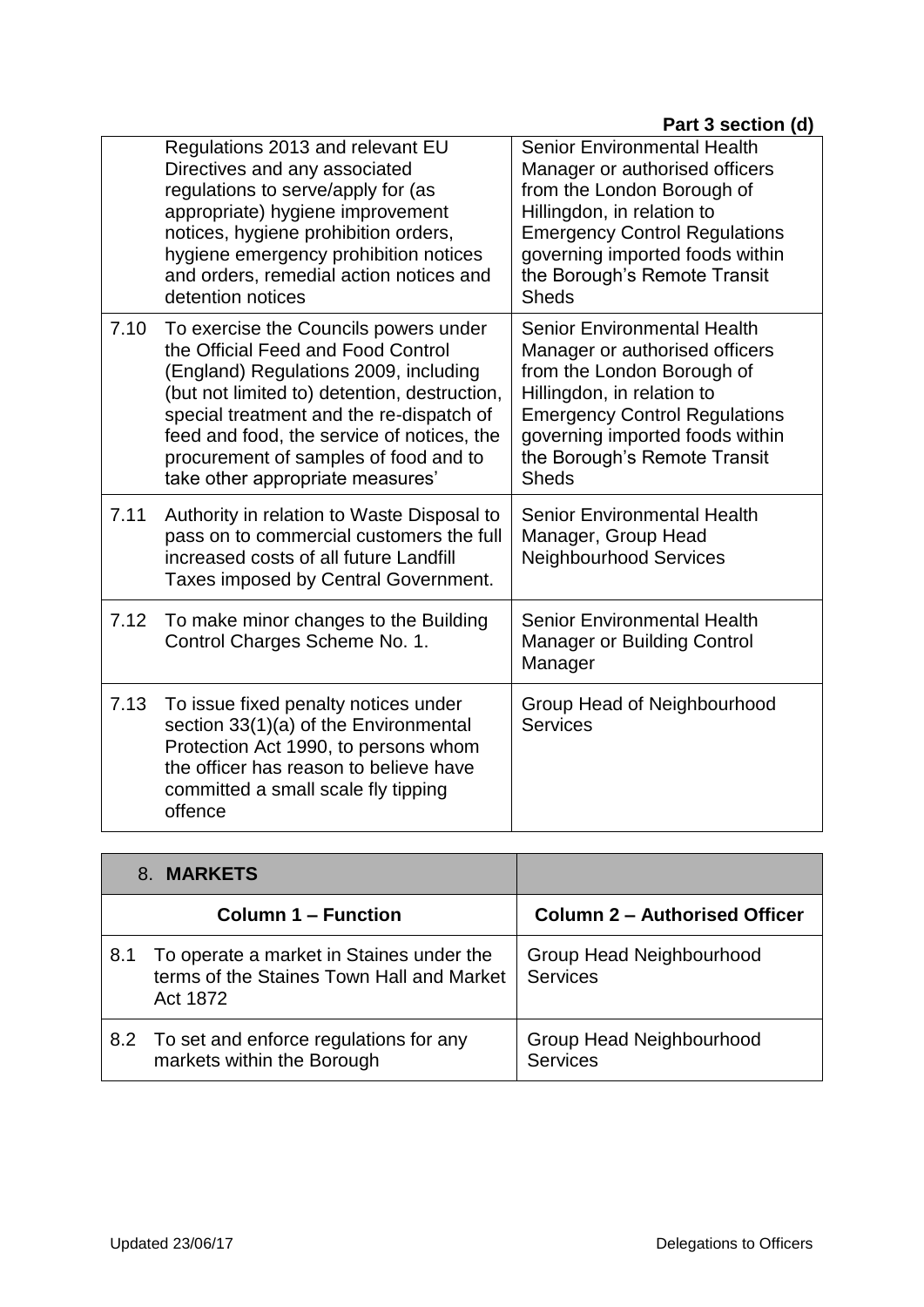|      | 9. FREEDOM OF INFORMATION,<br><b>ENVIRONMENTAL INFORMATION</b><br><b>REGULATIONS AND DATA</b><br><b>PROTECTION</b>                                                                                                                                      |                                                                                   |
|------|---------------------------------------------------------------------------------------------------------------------------------------------------------------------------------------------------------------------------------------------------------|-----------------------------------------------------------------------------------|
|      | <b>Column 1 - Function</b>                                                                                                                                                                                                                              | <b>Column 2 - Authorised Officer</b>                                              |
| 9.1  | To add documents to the Council's<br>publication scheme                                                                                                                                                                                                 | Freedom of Information Officer                                                    |
| 9.2  | To determine whether a request under the<br>above acts are repeated or vexatious                                                                                                                                                                        | Freedom of Information Officer                                                    |
| 9.3  | To determine whether any exemptions<br>apply under the above Acts and<br>Regulations                                                                                                                                                                    | Freedom of Information Officer                                                    |
| 9.4  | To review decisions made to place items<br>in Part II of agendas and to authorise the<br>disclosure of such items where the<br>reasons for confidentiality no longer apply<br>or where it would be in the public interest<br>to disclose of such items. | Head of Corporate Governance in<br>consultation with the Leader of the<br>Council |
|      | <b>10. HOUSING AND COMMUNITY CARE</b><br><b>MATTERS</b>                                                                                                                                                                                                 |                                                                                   |
|      | <b>Column 1 - Function</b>                                                                                                                                                                                                                              | <b>Column 2 - Authorised Officer</b>                                              |
|      | 10.1 To approve mandatory/discretionary<br>grants under the Housing Grants,<br>Construction and Regeneration Act 1996<br>in accordance with the policies approved<br>from time to time by the Council.                                                  | Group Head(s) Community<br>Wellbeing                                              |
|      | 10.2 To exercise the powers and the functions<br>of the Council under the Housing Grants<br>and Regeneration Act 1996 and any<br>regulations made thereunder.                                                                                           | Group Head(s) Community<br>Wellbeing                                              |
|      | 10.3 Authority to require repayment of<br>mandatory/discretionary grants in<br>accordance with Government guidelines<br>and within the timescales laid down in the<br>Council's approved policies.                                                      | Group Head(s) Community<br>Wellbeing                                              |
| 10.4 | Under the Local Government and<br>Housing Act 1989 repayment of grant<br>provisions, authority to waive the                                                                                                                                             | Group Head(s) Community<br>Wellbeing                                              |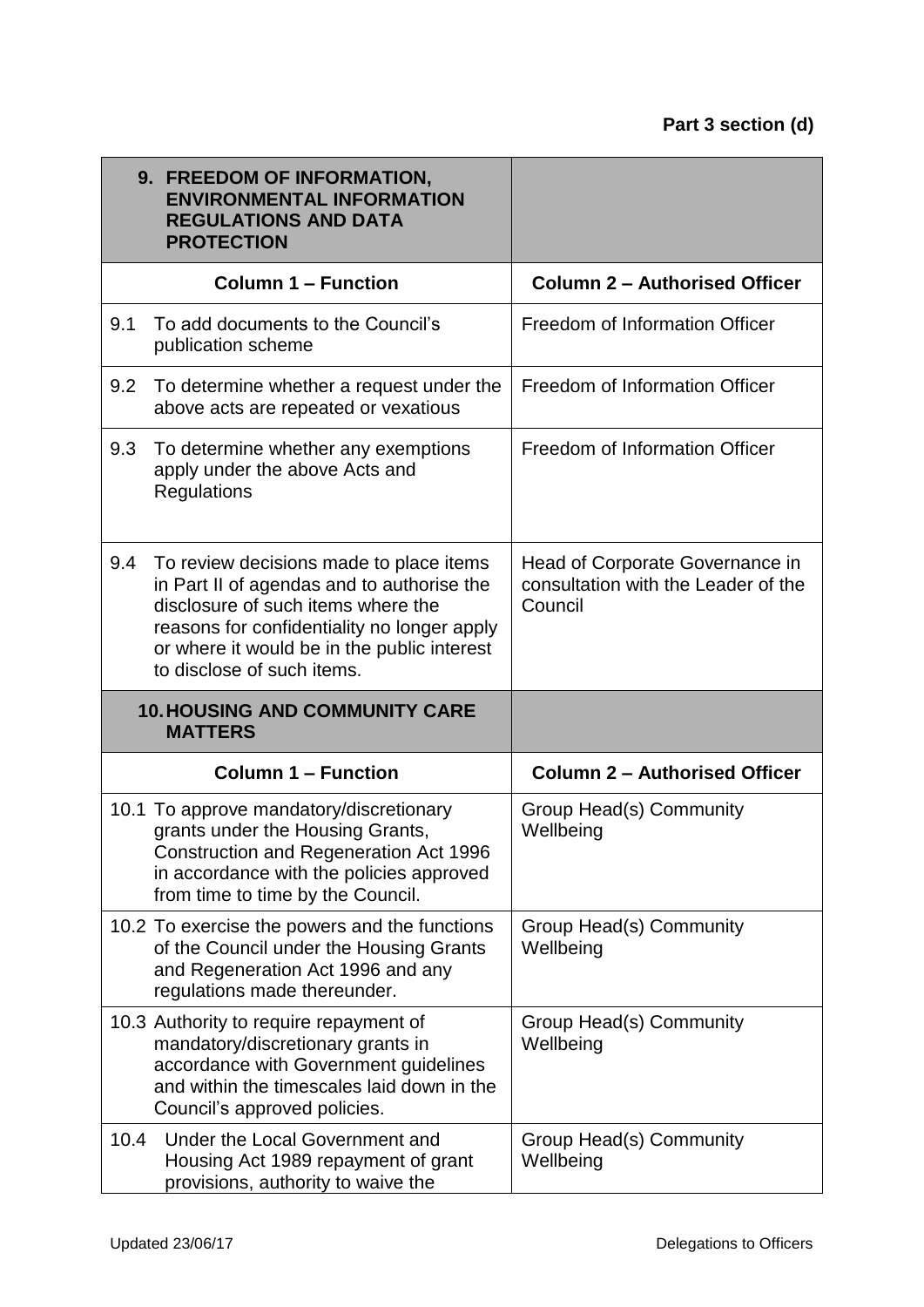|      | requirement to repay grant in any case<br>where the owner disposes of their<br>property, in order to go to live in<br>sheltered housing or a residential care<br>home, as his/her only or main residence.                                                                                   |                                               |
|------|---------------------------------------------------------------------------------------------------------------------------------------------------------------------------------------------------------------------------------------------------------------------------------------------|-----------------------------------------------|
| 10.5 | Pursuant to the Housing Acts and all<br>relevant Orders and Regulations<br>thereunder:-                                                                                                                                                                                                     | <b>Senior Environmental Health</b><br>Manager |
| a.   | to serve notices requiring the<br>abatement of overcrowding;                                                                                                                                                                                                                                |                                               |
| b.   | to serve notices requiring the<br>demolition of houses, subject to<br>Demolition Orders, carry out demolition<br>in default and recover the cost;                                                                                                                                           |                                               |
| c.   | to revoke Closing or Demolition<br>Orders on the satisfactory completion of<br>works to render the house fit for<br>habitation;                                                                                                                                                             |                                               |
| d.   | to serve statutory notices requiring<br>the execution of repairs, carry out work<br>in default and recover the costs;                                                                                                                                                                       |                                               |
| е.   | to exercise the Council's powers<br>under the Housing Act 2004 for the issue<br>of/application for (as appropriate)<br><b>Improvement Notices, Prohibition</b><br>Orders, Hazard Awareness Notices,<br><b>Emergency Remedial Action Notice,</b><br><b>Emergency Prohibition Orders; and</b> |                                               |
|      | in respect of houses in multiple occupation, to:                                                                                                                                                                                                                                            |                                               |
| i.   | make orders applying management<br>regulations;                                                                                                                                                                                                                                             |                                               |
| ii.  | serve notices requiring compliance<br>with management regulations, the<br>execution of works, including the<br>provision of facilities and fire<br>escapes;                                                                                                                                 |                                               |
| iii. | make directions to prevent or reduce<br>overcrowding;                                                                                                                                                                                                                                       |                                               |
| iv.  | carry out works in default of<br>compliance with $(e)(i)$ , $(ii)$ and $(iii)$<br>above and to recover the costs.                                                                                                                                                                           |                                               |
| ٧.   | To determine and issue licences<br>under the Housing Act 2004                                                                                                                                                                                                                               |                                               |
| 10.6 | To discharge the duties or exercise the<br>powers of the Council under the Housing<br>Act 1996 Parts VI and VII with regard to                                                                                                                                                              | Group Head(s) Community<br>Wellbeing          |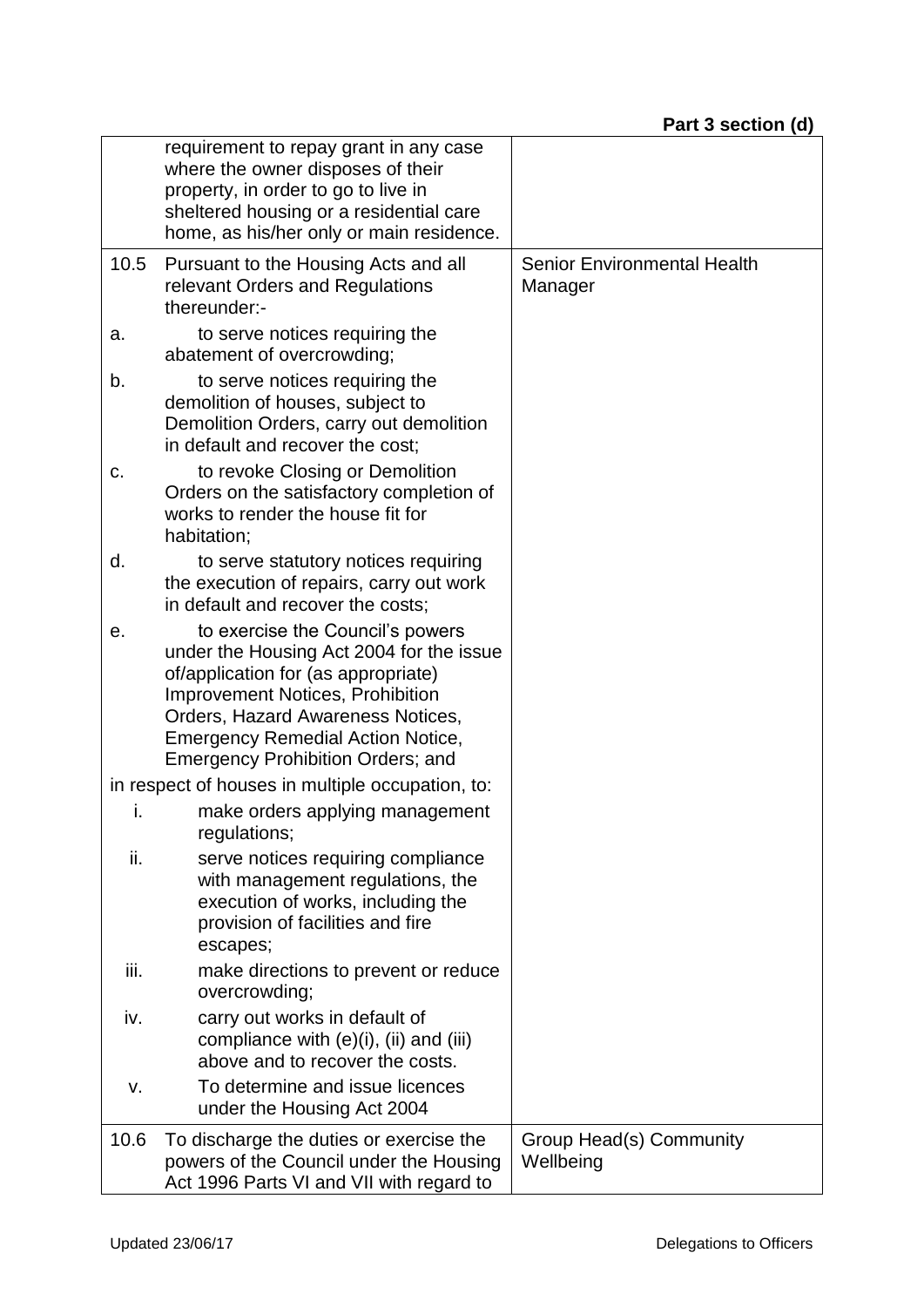|      | the allocation of housing<br>accommodation, operation of the<br>housing register, provision of housing<br>advice, and matters relating to<br>homelessness and the arrangement of<br>accommodation for households where<br>necessary under the legislation. |                                                                               |
|------|------------------------------------------------------------------------------------------------------------------------------------------------------------------------------------------------------------------------------------------------------------|-------------------------------------------------------------------------------|
| 10.7 | The placing of homeless persons in bed<br>and breakfast or other temporary<br>accommodation and the fixing, collection<br>and recovering of contributions therefore                                                                                        | Group Head(s) Community<br>Wellbeing                                          |
| 10.8 | To make nominations to housing<br>association accommodation of<br>applicants on the Housing Register, in<br>accordance with the Council's bands<br>scheme.                                                                                                 | Group Head(s) Community<br>Wellbeing                                          |
| 10.9 | To make nomination to housing<br>association accommodation outside the<br>bands scheme to applicants considered<br>as special cases.                                                                                                                       | Group Head(s) Community<br>Wellbeing                                          |
|      | 10.10 To make nominations to housing<br>association accommodation of persons<br>nominated by other local<br>authorities/housing associations under<br>any mobility scheme in which the<br>Council agrees to participate.                                   | Group Head(s) Community<br>Wellbeing                                          |
|      | 10.11 To agree terms for the lease from private<br>landlords of premises to be used for the<br>provision of temporary accommodation<br>for the homeless                                                                                                    | Group Head(s) Community<br>Wellbeing                                          |
|      | 10.12 Administration of the Spelthorne<br>Personal Alarm Network Scheme<br>("SPAN") and the negotiation of service<br>charges with other public bodies.                                                                                                    | <b>Deputy Chief Executive</b><br>responsible for Community<br><b>Services</b> |
|      | 10.13 To take any necessary action to deal<br>with illegal encampments on Council<br>owned land and on privately owned land,<br>with the owner's permission.                                                                                               | <b>Head of Corporate Governance</b>                                           |
|      | 10.14 To exercise the Council's power and<br>functions in relation to determination and<br>payment of Housing Benefit, rent<br>allowances and Council Tax benefit and<br>recovery of housing benefit                                                       | Group Head(s) Community<br>Wellbeing                                          |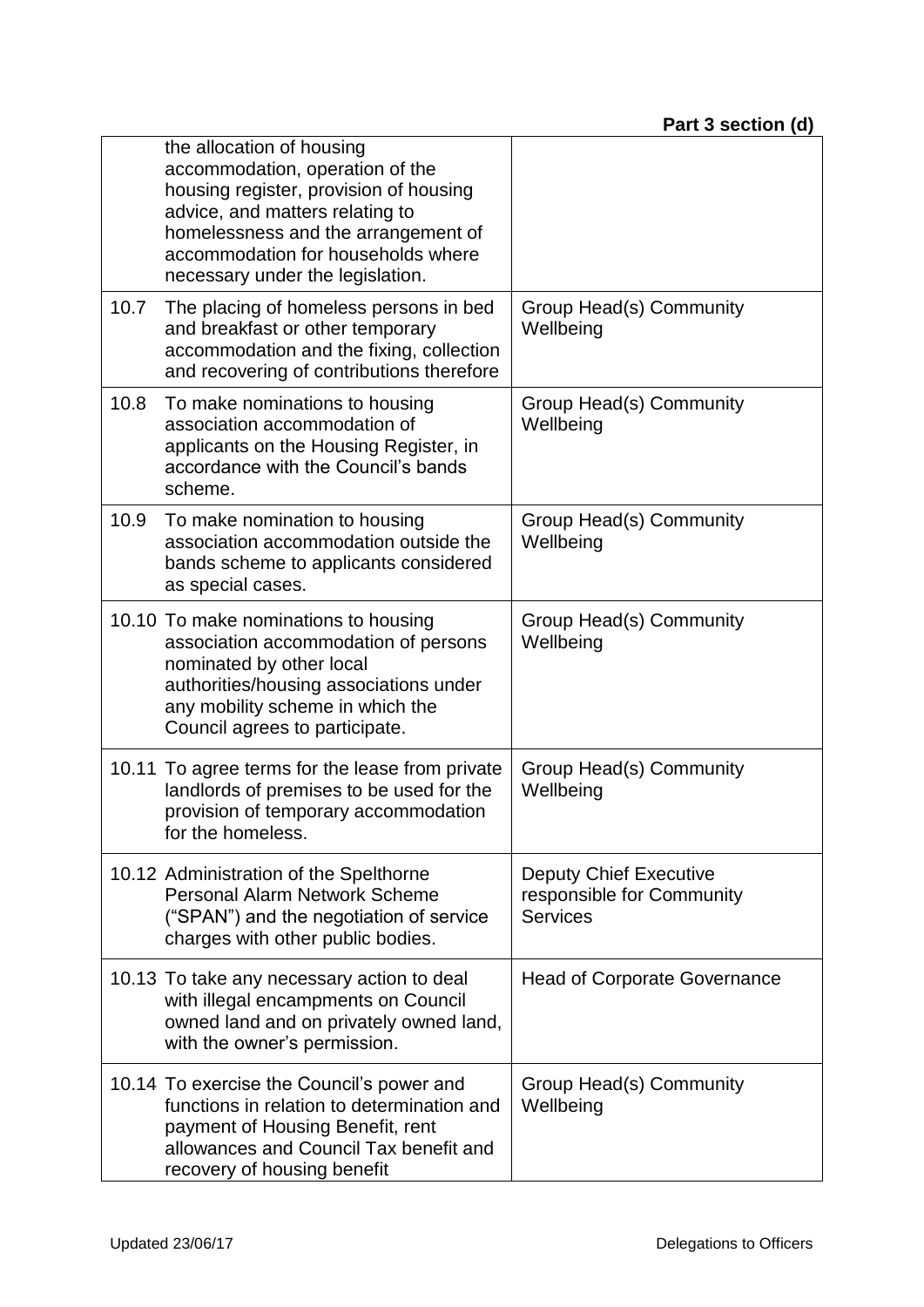|      | overpayments in accordance with the<br>regulations.                                                                                                                                 |                                                                                |
|------|-------------------------------------------------------------------------------------------------------------------------------------------------------------------------------------|--------------------------------------------------------------------------------|
|      | 10.15 The carrying out of such duties<br>necessary for the prosecution,<br>administrative penalties and formal<br>cautioning in cases where housing<br>benefit fraud is detected.   | Group Head(s) Community<br>Wellbeing                                           |
|      | 10.16 The initial decision to decide<br><b>Discretionary Housing Payments</b>                                                                                                       | <b>Principal Housing Benefit Officer</b>                                       |
|      | 10.17 Review of a Discretionary Housing<br>Payments decision                                                                                                                        | Group Head(s) Community<br>Wellbeing                                           |
|      | 10.18 The requisition of the supply of water,<br>gas, electricity, telephones and other<br>services necessary for properties<br>provided or to be provided for housing<br>purposes. | Deputy Chief Executive with<br>responsibility for Community<br><b>Services</b> |
|      | 10.19 To exercise the Council's powers and<br>functions in relation to Community Care<br>and related issues.                                                                        | <b>Deputy Chief Executive</b><br>responsible for Community<br><b>Services</b>  |
|      | 10.20 To undertake day to day management of<br>Day/Community Centres and the Meals<br>on Wheels Service.                                                                            | Group Head(s) Community<br>Wellbeing                                           |
|      | <b>11. LEISURE AND ASSOCIATED</b><br><b>MATTERS</b>                                                                                                                                 |                                                                                |
|      | <b>Column 1 - Function</b>                                                                                                                                                          | <b>Column 2 - Authorised Officer</b>                                           |
| 11.1 | The management and letting of all<br>sports, recreational and community<br>facilities provided by the Council,<br>including:-                                                       | Group Heads Neighbourhood<br><b>Services and Community</b><br>Wellbeing        |
| a.   |                                                                                                                                                                                     |                                                                                |
|      | the fixing of charges for special<br>events not covered by the annual review<br>of fees and charges;                                                                                |                                                                                |
| b.   | Negotiation of variations in charges<br>for use of sports, recreational and<br>community facilities within established<br>policy;                                                   |                                                                                |
| c.   | The power to waive fees and<br>charges; and                                                                                                                                         |                                                                                |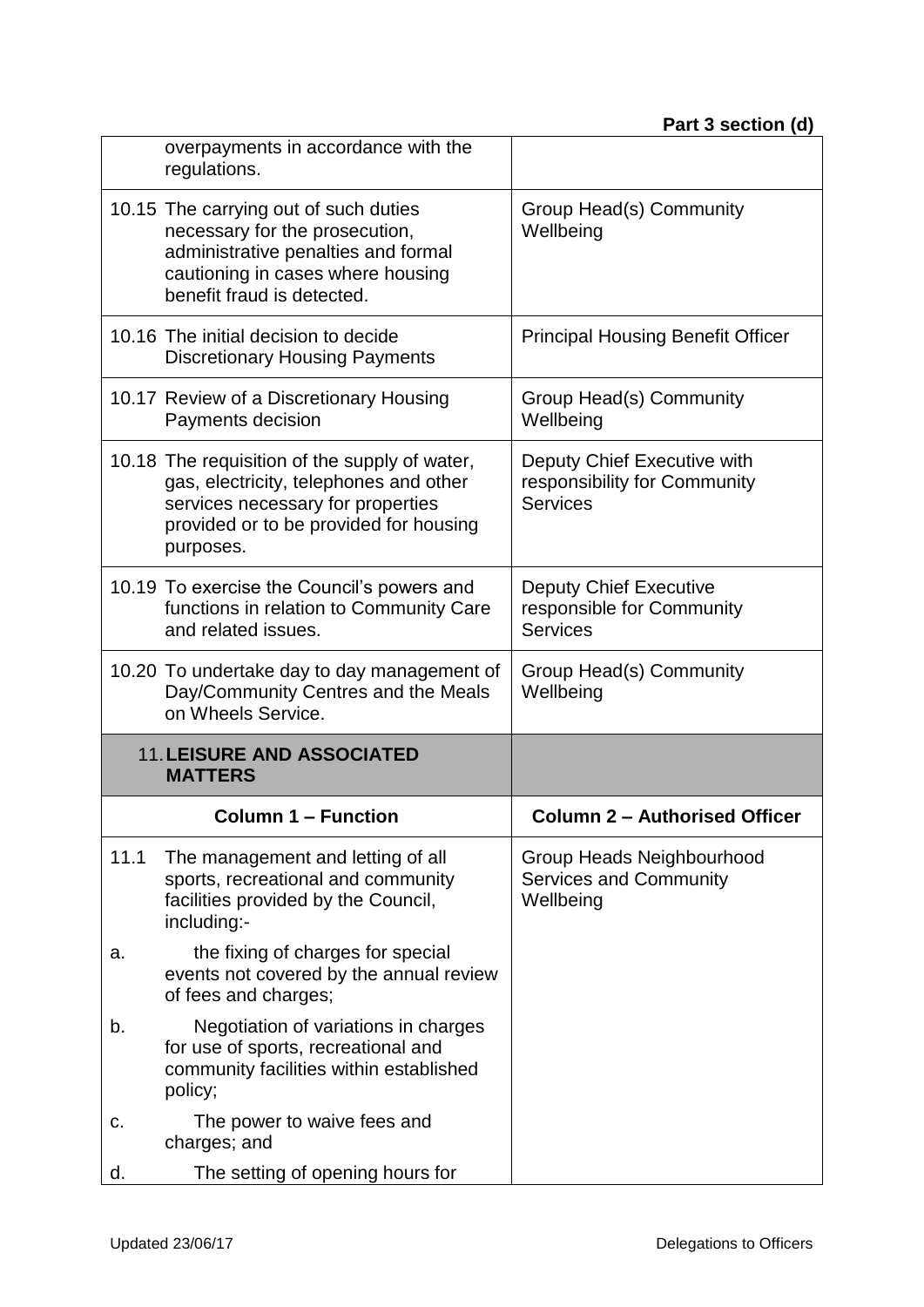|      | facilities and the duration of sports<br>seasons.                                                                                                                                                                                                                   |                                                                                       |
|------|---------------------------------------------------------------------------------------------------------------------------------------------------------------------------------------------------------------------------------------------------------------------|---------------------------------------------------------------------------------------|
| 11.2 | The promotion of musical, artistic,<br>cultural, sporting and community<br>activities, including negotiation of<br>sponsorship arrangements.                                                                                                                        | Group Head(s) Community<br>Wellbeing                                                  |
| 11.3 | The management of allotments,<br>including entering into management<br>agreements for sites, lettings, mal-<br>cultivation notices, notices to quit and<br>decisions on applications for permission<br>to erect structures by tenants or<br>allotment associations. | Group Head Neighbourhood<br><b>Services</b>                                           |
| 11.4 | The management of cemeteries,<br>including the allocation, re-allocation and<br>grant of grave spaces, including the<br>repurchase of grave spaces and other<br>associated matters.                                                                                 | Group Head Neighbourhood<br><b>Services</b>                                           |
| 11.5 | The administration of Leisure<br>Development Grants to be made to<br>Voluntary Organisations, in accordance<br>with the policy guidelines approved from                                                                                                             | Group Head(s) Community<br>Wellbeing                                                  |
|      | time to time by the Cabinet.                                                                                                                                                                                                                                        |                                                                                       |
|      | <b>12. ENVIRONMENT AND PUBLIC</b><br><b>AMENITIES MATTERS</b>                                                                                                                                                                                                       |                                                                                       |
|      | <b>Column 1 - Function</b>                                                                                                                                                                                                                                          | <b>Column 2 - Authorised Officer</b>                                                  |
| 12.1 | To determine applications made in<br>respect of land under the control of the<br>Council for the following:-                                                                                                                                                        | Senior Environmental Health<br>manager or Group Head<br><b>Neighbourhood Services</b> |
|      | Placing of structures.<br>a.                                                                                                                                                                                                                                        |                                                                                       |
|      | Erection of directional signs.<br>b.                                                                                                                                                                                                                                |                                                                                       |
|      | Erection of banners.<br>C.                                                                                                                                                                                                                                          |                                                                                       |
|      | Street trading consent under Section<br>d.<br>3 and Schedule 4 of the Local<br>Government (Miscellaneous<br>Provisions) Act, 1982.                                                                                                                                  |                                                                                       |
|      | Fun runs, marathons, filming and<br>е.<br>other similar activities.                                                                                                                                                                                                 |                                                                                       |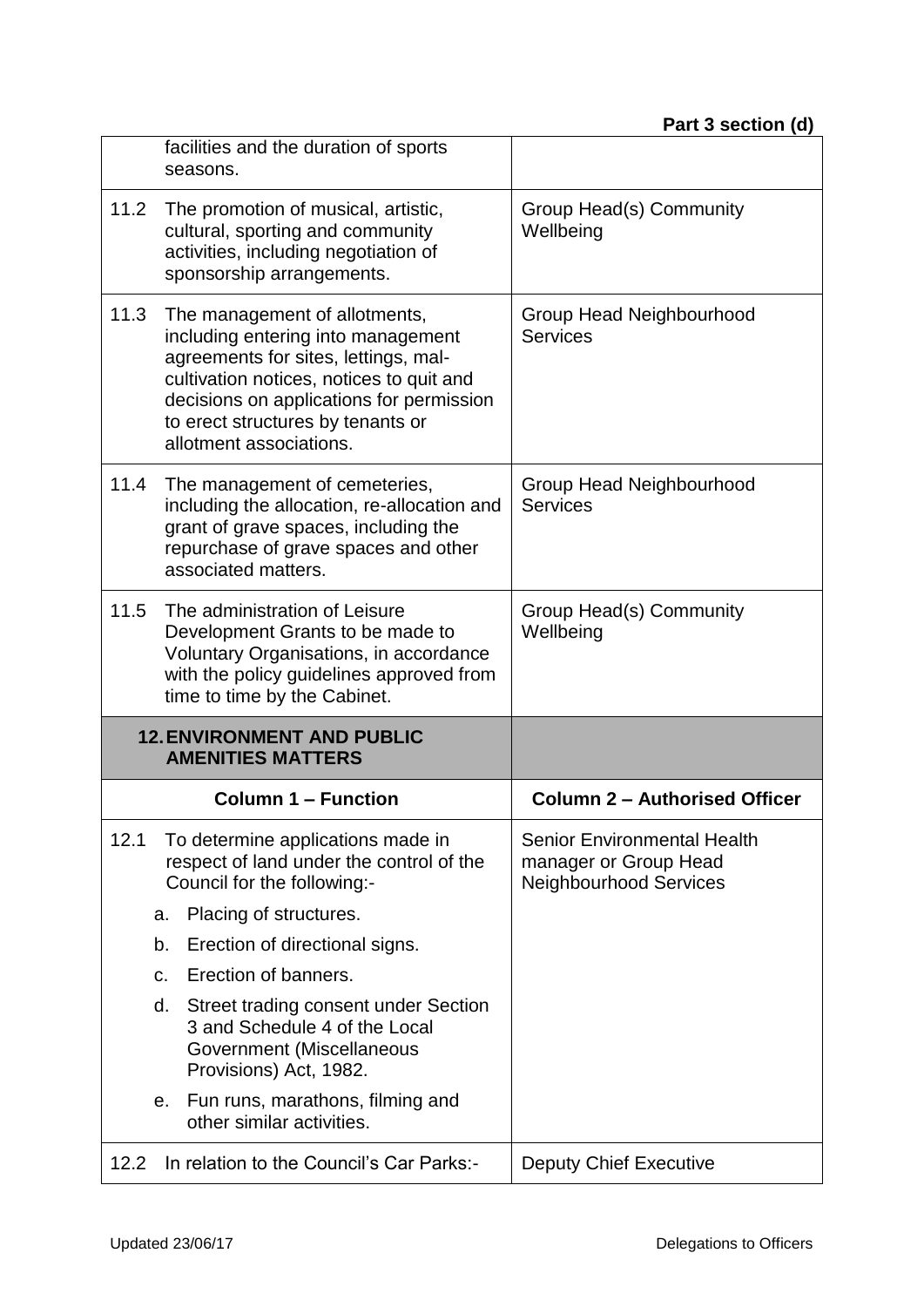|      | a.       | to authorise proceedings in respect<br>of offences against any car park<br>regulations; and                                                                               |                                                                                                         |
|------|----------|---------------------------------------------------------------------------------------------------------------------------------------------------------------------------|---------------------------------------------------------------------------------------------------------|
|      | b.       | to determine applications by outside<br>bodies or persons for use of the car<br>parks, subject to any consent not<br>prejudicing the normal use of the car<br>park.       |                                                                                                         |
| 12.3 |          | To authorise and determine payment of<br>an appropriate commuted sum when<br>taking over private lighting schemes<br>under Section 161 of the Public Health<br>Act 1875.  | <b>Relevant Deputy Chief Executive</b>                                                                  |
| 12.4 |          | The siting of bus shelters, bus stops,<br>seats and other street furniture.                                                                                               | <b>Relevant Deputy Chief Executive</b>                                                                  |
| 12.5 |          | The numbering and renumbering of<br>premises in streets.                                                                                                                  | Deputy Chief Executive with<br>responsibility for Environmental<br><b>Health &amp; Building Control</b> |
| 12.6 |          | All necessary steps in connection with<br>the removal and disposal of abandoned<br>vehicles under the Refuse Disposal<br>(Amenity) Act 1978.                              | <b>Group Head Neighbourhood</b><br><b>Services</b>                                                      |
| 12.7 |          | To make representations to Surrey<br>County Council regarding the provision<br>of tendered bus services under the<br>Transport Act, 1985.                                 | <b>Relevant Deputy Chief Executive</b>                                                                  |
| 12.8 |          | To administer any Concessionary Fares<br>Scheme adopted by the Council and to<br>control and issue permits hereunder.                                                     | <b>Chief Finance Officer</b>                                                                            |
| 12.9 |          | To exercise the Council's powers under<br>the following provisions of the Local<br><b>Government (Miscellaneous Provisions)</b><br>Act, 1976:-                            | Deputy Chief Executive with<br>responsibility for Environmental<br><b>Health &amp; Building Control</b> |
|      | a.<br>b. | Section 23 (in relation to dangerous<br>trees);<br>Section 25 (in relation to dangerous<br>excavations).                                                                  |                                                                                                         |
|      |          | 12.10 To institute proceedings in the County<br>Court or High Court to gain possession<br>of highway land occupied by caravans,<br>tents or other residential structures. | <b>Head of Corporate Governance</b>                                                                     |
|      |          | 12.11 To make objections on amenity grounds<br>to applications submitted to the Traffic                                                                                   | <b>Relevant Deputy Chief Executive</b><br>or Group Head Neighbourhood                                   |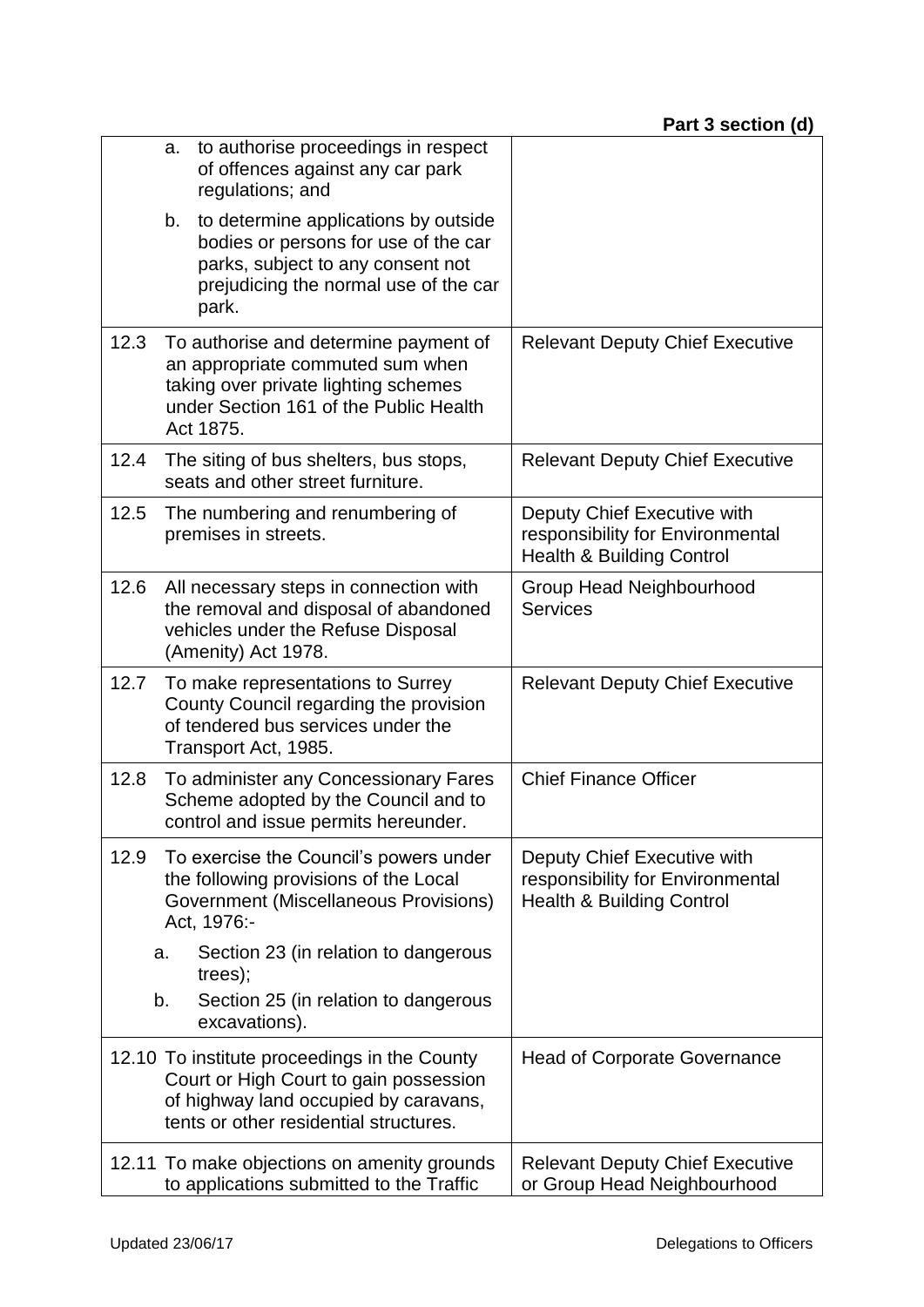|      | <b>Commissioners for Goods Vehicle</b><br>Operators Licences.                                                                                                                          | <b>Services</b>                                                                                                  |
|------|----------------------------------------------------------------------------------------------------------------------------------------------------------------------------------------|------------------------------------------------------------------------------------------------------------------|
|      | 12.12 To issue Private Hire Vehicle and<br>Hackney Carriage licences where<br>applicants comply with the criteria<br>agreed from time to time by the Council<br>or relevant Committee. | <b>Senior Environmental Health</b><br>Manager                                                                    |
|      | 12.13 To suspend Hackney Carriage and<br>Private Hire Licences in accordance with<br>the Council's adopted procedure.                                                                  | <b>Senior Environmental Health</b><br>Manager in consultation with the<br><b>Chairman of Licensing Committee</b> |
|      | 12.14 To administer the hackney carriage and<br>private hire licensing Penalty Points<br>Scheme and issue penalty points in<br>accordance with the Scheme                              | Senior Environmental Health<br>Manager                                                                           |
|      | 12.15 To determine appeals against penalty<br>points under the Council's Penalty<br><b>Points Scheme</b>                                                                               | <b>Senior Environmental Health</b><br>Manager in conjunction with the<br><b>Deputy Chief Executive</b>           |
|      | 12.16 To exercise the Council's powers under<br>clause 21 of the Town Police Clauses<br>Act 1847                                                                                       | <b>Deputy Chief Executive</b>                                                                                    |
|      | 12.17 To arrange for the discharge of the<br>Council's statutory functions relating to<br>burials and cremations                                                                       | <b>Senior Environmental Health</b><br>Manager or Group Head<br><b>Neighbourhood Services</b>                     |
|      | 12.18 To exercise the Council's functions in<br>respect of investigations and<br>enforcement under the Clean<br>Neighbourhoods and Environment Act<br>2005 (CNEA 2005)                 | Joint Enforcement Team and<br><b>Senior Environmental Health</b><br>Manager                                      |
|      | 12.19 To exercise the Council's functions and<br>to serve Notices under the Anti-Social<br>Behaviour Act 2014.                                                                         | <b>Deputy Chief Executive</b>                                                                                    |
|      | <b>13.BYELAWS</b>                                                                                                                                                                      |                                                                                                                  |
|      | <b>Column 1 – Function</b>                                                                                                                                                             | <b>Column 2 - Authorised Officer</b>                                                                             |
| 13.1 | To grant authority in writing to any<br>named person (not being a council<br>officer or police constable) to enforce the<br>Byelaws made by the Council                                | <b>Chief Executive</b>                                                                                           |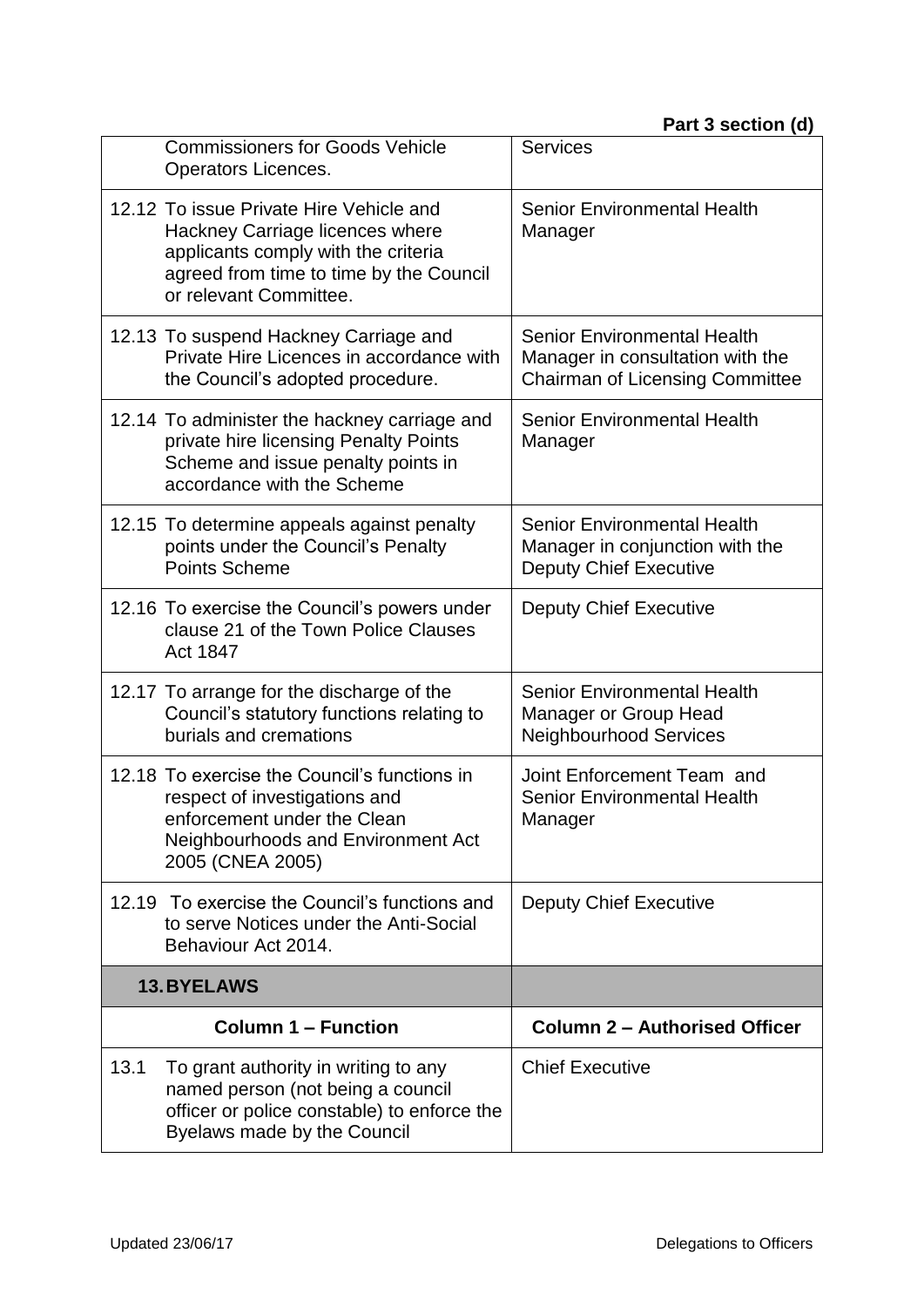|      | <b>14. PLANNING AND DEVELOPMENT</b><br><b>MANAGEMENT</b>                                                                                                                                                                                                                                                                                                                     |                                        |
|------|------------------------------------------------------------------------------------------------------------------------------------------------------------------------------------------------------------------------------------------------------------------------------------------------------------------------------------------------------------------------------|----------------------------------------|
| 14.1 | Subject to the Terms of Reference of the<br>Planning Committee, to exercise all<br>functions relating to town and country<br>planning and development control as<br>specified in regulation 2 and section A of<br>schedule 1 to the Local Authority<br>(Functions and Responsibilities)<br>(England) Regulations 2000 (the<br>"Functions Regulations") and the<br>following: | <b>Planning Development</b><br>Manager |
| 14.2 | Agreement for any variation and to<br>determine any application under section<br>106A of the Town and Country Planning<br>Act 1990 (the "1990 Act").                                                                                                                                                                                                                         |                                        |
| 14.3 | To withdraw or vary any enforcement<br>notice issued under section 173 A of the<br>1990 Act.                                                                                                                                                                                                                                                                                 |                                        |
| 14.4 | Requisitions for information under<br>section 330 of the 1990 Act.                                                                                                                                                                                                                                                                                                           |                                        |
| 14.5 | Power to authorise the stopping-up or<br>diversion of a footpath, bridleway or<br>restricted byway under section 257 of<br>the 1990 Act.                                                                                                                                                                                                                                     |                                        |
| 14.6 | Power to extinguish public rights of way<br>over land held for planning purposes<br>under section 258 of the 1990 Act.                                                                                                                                                                                                                                                       |                                        |
| 14.7 | Powers relating to the preservation of<br>trees under sections 197 to 214D of the<br>1990 Act and the Town and Country<br>Planning (Tree Preservation) (England)<br>Regulations 2012.                                                                                                                                                                                        |                                        |
|      | 14.8 To issue screening and scoping opinions<br>under the Environmental Impact<br>Assessment Legislation.                                                                                                                                                                                                                                                                    |                                        |
|      | 14.9 To issue a decision on the need for an<br>Appropriate Assessment under the<br>Habitats Directive.                                                                                                                                                                                                                                                                       |                                        |